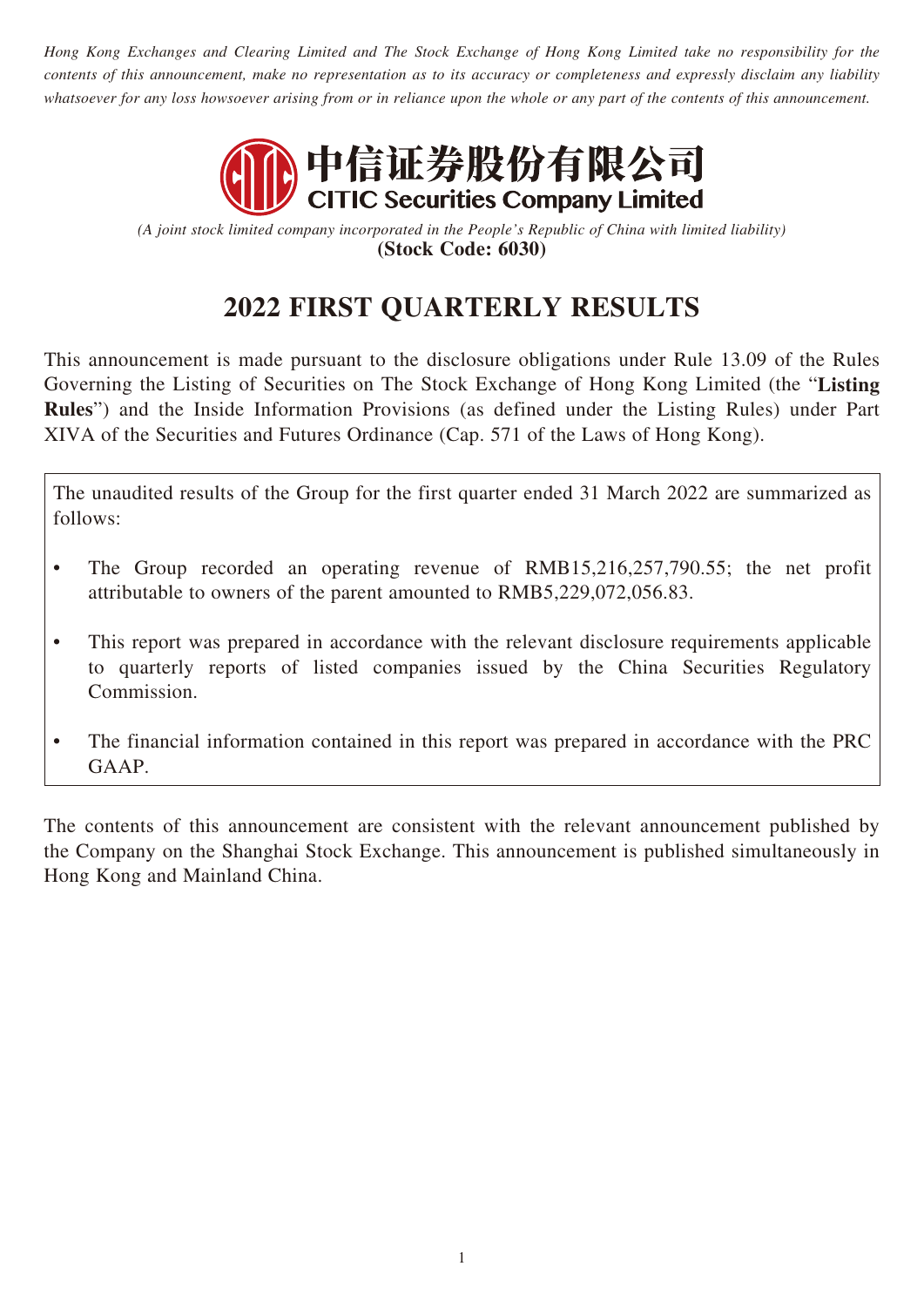## **§1 Important Notice**

- 1.1 The board of directors (the "**Board**") and the supervisory committee (the "**Supervisory Committee**"), together with the directors (the "**Directors**"), supervisors and senior management of CITIC Securities Company Limited (the "**Company**") warrant the truthfulness, accuracy and completeness of this report and that there is no false representation, misleading statement contained herein or material omission from this report, and for which they will assume joint and several legal liabilities.
- 1.2 This report was considered and approved at the 39th Meeting of the Seventh Session of the Board of the Company with all the Directors attended. None of the Directors raised any objection to this report.
- 1.3 The person in charge of the Company, and the person in charge of and head of the Company's accounting department warrant that the financial statements set out in this report are true, accurate and complete.
- 1.4 This report is unaudited and prepared in accordance with the disclosure requirements for, and in the required form of financial statements under the Generally Accepted Accounting Principles in the People's Republic of China (the "**PRC GAAP**").
- 1.5 The Company prepared this report in both English and Chinese languages. In the event of any discrepancy between the English version and Chinese version of this report, the Chinese version shall prevail.
- 1.6 "Reporting Period" refers to the three months ended 31 March 2022.
- 1.7 "Group" refers to the Company and its subsidiaries.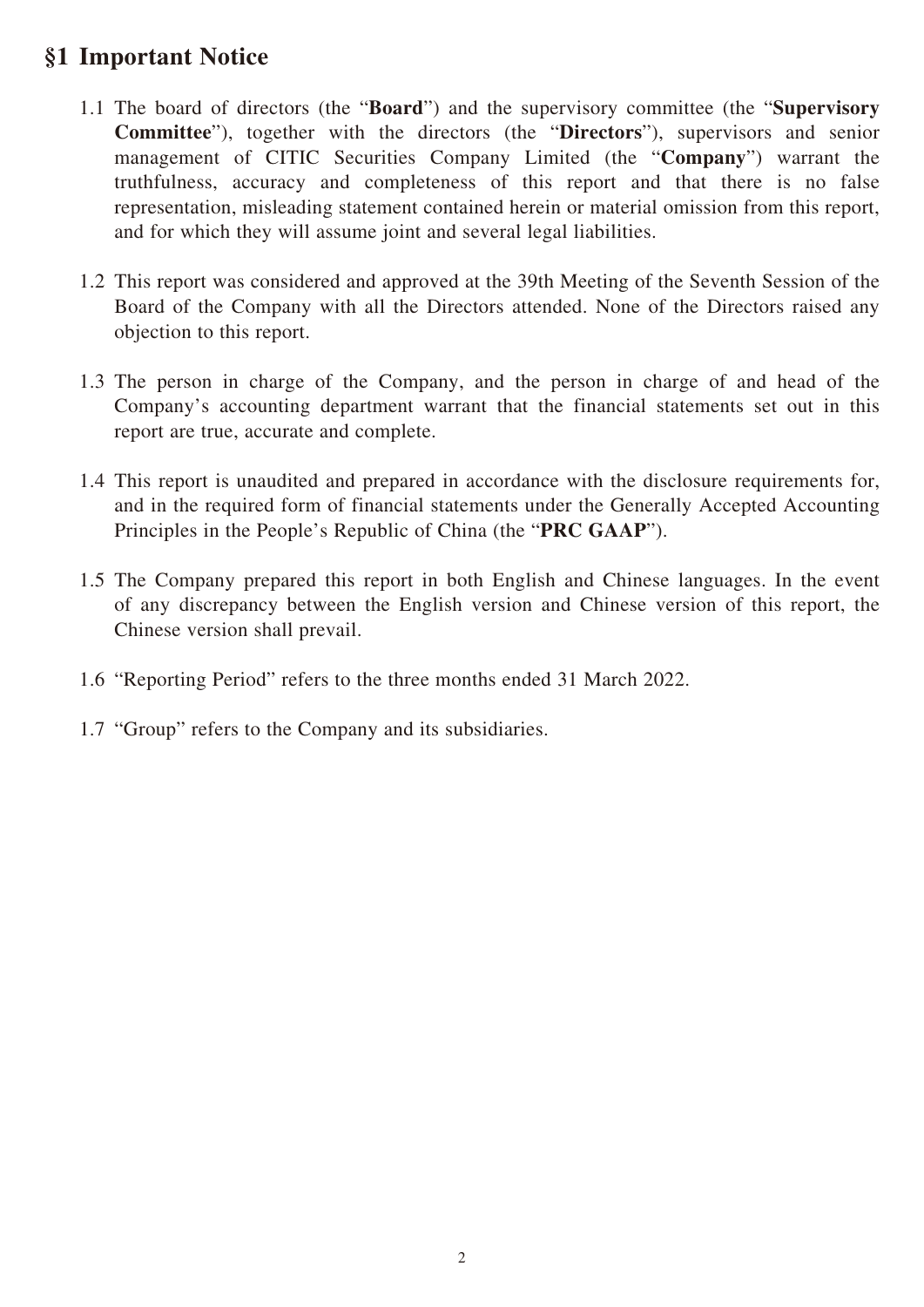# **§2 Basic Information of the Company**

# **2.1 Key financial data**

*In RMB Yuan*

|                                                                                                       |                      | Three months ended<br><b>31 March 2022</b> | <b>Change as</b><br>compared to<br>the same<br>period of<br>last year<br>$(\%)$ |
|-------------------------------------------------------------------------------------------------------|----------------------|--------------------------------------------|---------------------------------------------------------------------------------|
| Operating revenue                                                                                     |                      | 15,216,257,790.55                          | $-7.20$                                                                         |
| Net profit attributable to<br>owners of the parent<br>Net profit attributable to owners of the parent |                      | 5,229,072,056.83                           | 1.24                                                                            |
| excluding extraordinary gains and losses                                                              |                      | 5,168,940,448.64                           | 1.66                                                                            |
| Net cash inflow/(outflow) from<br>operating activities                                                |                      | 77,422,190,258.81                          | 537.02                                                                          |
| Basic earnings per share (RMB/share)<br>Diluted earnings per share (RMB/share)                        |                      | 0.36<br>0.36                               | $-10.00$<br>$-10.00$<br>Decreased                                               |
| Return on weighted average equity $(\%)$                                                              |                      | 2.26                                       | by 0.55<br>percentage<br>point                                                  |
|                                                                                                       | <b>31 March 2022</b> | 31 December 2021                           | <b>Change as</b><br>compared to<br>the end of<br>last year                      |
| Total assets                                                                                          | 1,362,130,539,501.33 | 1,278,664,775,096.62                       | $(\%)$<br>6.53                                                                  |
| Equity attributable to<br>owners of parent                                                            | 244,320,199,544.30   | 209, 171, 333, 355. 47                     | 16.80                                                                           |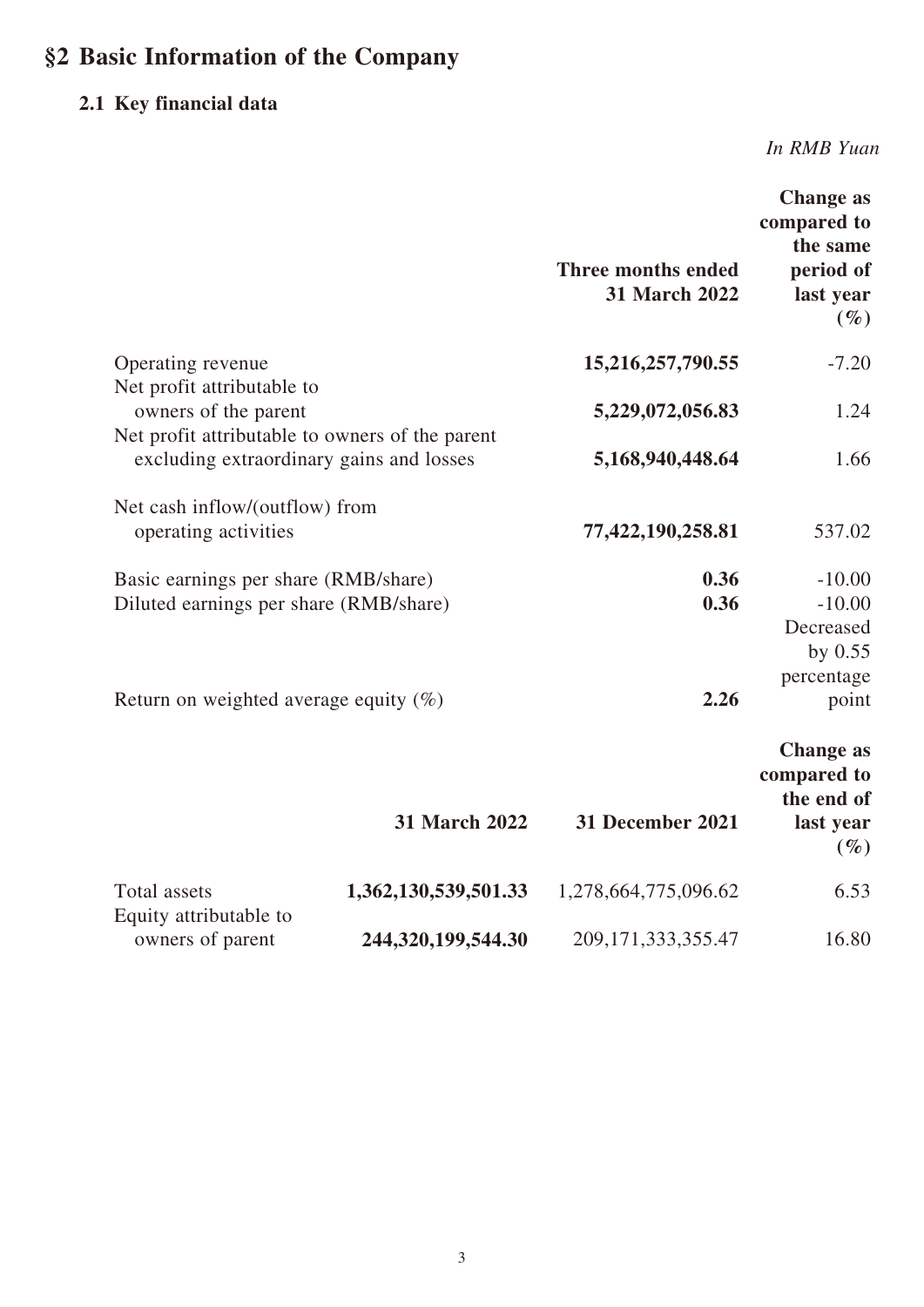*In RMB Yuan*

|                                                                                                                                                                                                                                                                                                  | <b>Three months</b><br>ended |                                                    |
|--------------------------------------------------------------------------------------------------------------------------------------------------------------------------------------------------------------------------------------------------------------------------------------------------|------------------------------|----------------------------------------------------|
| <b>Items</b>                                                                                                                                                                                                                                                                                     | 31 March 2022 Notes          |                                                    |
| Profits or losses from disposal of non-current assets                                                                                                                                                                                                                                            | 7,304,046.49                 | Mainly profits<br>from disposal<br>of fixed assets |
| Government subsidies accounted for current period<br>profit and loss except for government subsidies<br>closely related to the Company's ordinary<br>business, which are in line with national policies,<br>calculated according to certain standards or<br>continuously granted in fixed amount | 86,008,439.17                | Mainly<br>government<br>subsidies                  |
| Non-operating income/expenses other than<br>the above items                                                                                                                                                                                                                                      | $-11,436,573.44$ –           |                                                    |
| Less: Effect on income tax                                                                                                                                                                                                                                                                       | $19,769,534.39$ –            |                                                    |
| Effect on non-controlling interests, after tax                                                                                                                                                                                                                                                   | $1,974,769.64 -$             |                                                    |
| Total                                                                                                                                                                                                                                                                                            | $60,131,608.19$ -            |                                                    |

#### **2.2 Significant changes in major accounting data and financial indicators of the Company and the reasons thereof**

|                                                            | <b>Increase/Decrease</b> |                                                                                              |
|------------------------------------------------------------|--------------------------|----------------------------------------------------------------------------------------------|
| <b>Items</b>                                               |                          | $(\%)$ Main reason                                                                           |
| Gains and losses arising from<br>changes in the fair value | 194.63                   | Change of fair value of financial instruments due to<br>fluctuation in the securities market |
| Foreign exchange gains and losses                          | -97.47                   | Change in foreign exchange rate                                                              |
| Gains from disposal of assets                              | 523.35                   | Increase in gain of disposal of non-current assets                                           |
| Impairment losses on other assets                          | $-131.80$                | Decrease in provision for inventory depreciation by<br>subsidiaries                          |
| Expected credit losses                                     | $-219.08$                | Decrease in provision for expected credit losses on<br>financing business                    |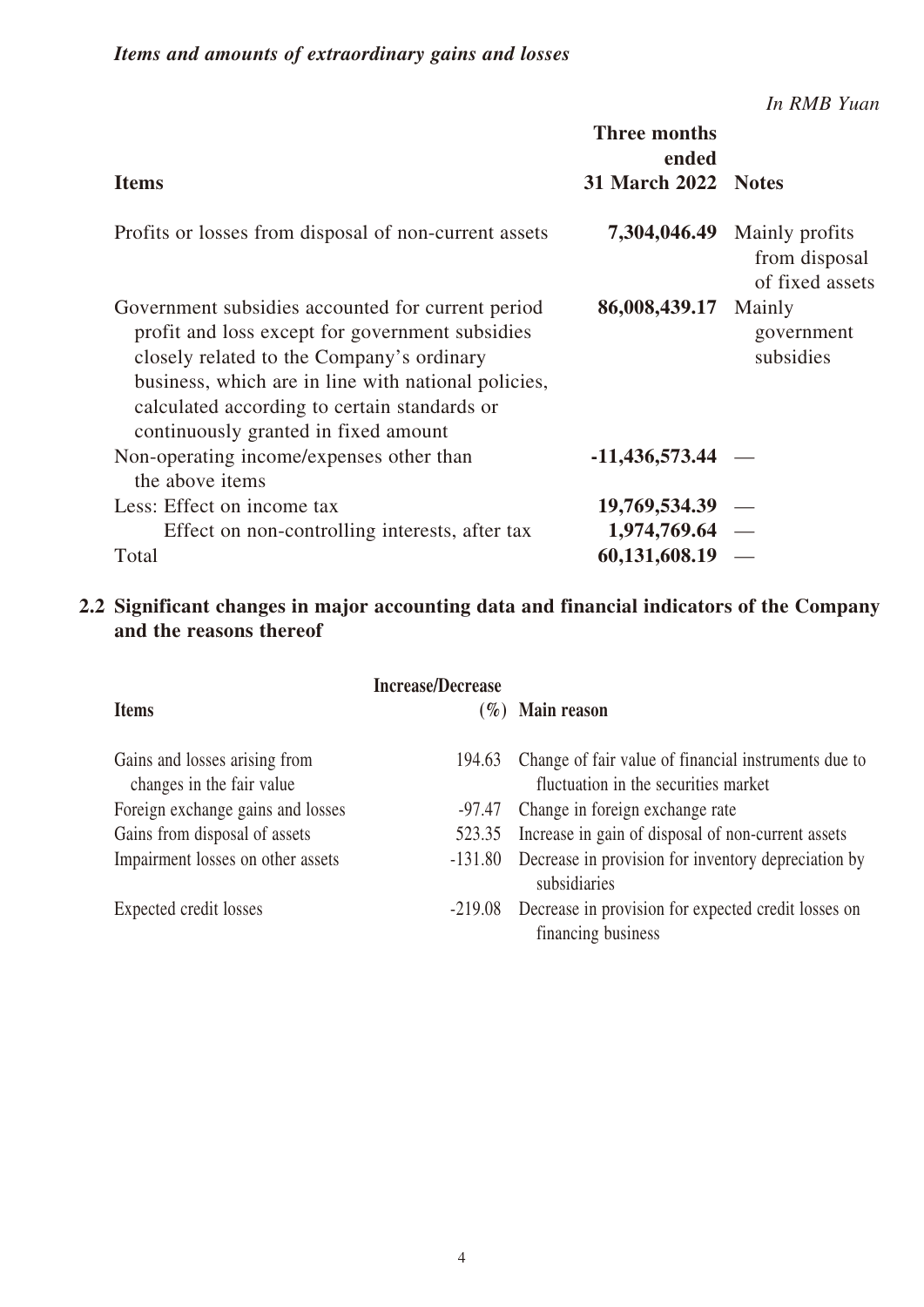| <b>Items</b>                                           | <b>Increase/Decrease</b> | $(\%)$ Main reason                                                                                           |
|--------------------------------------------------------|--------------------------|--------------------------------------------------------------------------------------------------------------|
| Non-operating income                                   |                          | -47.46 Decrease in government subsidies not relating to the<br>daily operation of the Company                |
| Non-operating expenses                                 | 183.33                   | Increase in charity donations                                                                                |
| Other comprehensive income,<br>net of tax              | 82.20                    | Change in fair value of other debt instruments<br>investments and foreign currency translation               |
| Net cash inflow/(outflow) from<br>operating activities | 537.02                   | Increase in net cash inflow from financial assets held<br>for trading, financing and repurchase business     |
| Net cash inflow/(outflow) from<br>financing activities | 33.20                    | Increase in net cash inflow from financing activities<br>due to rights issue and issuance of perpetual bonds |

*Note:* Increases/decreases stated in this statement are changes as compared to the same period of last year

## **§3.Information on Shareholders**

**3.1 Total number of shareholders and shareholdings of the top 10 shareholders and top 10 holders of tradable shares (or shareholders whose shares are not subject to trading moratorium) as at the end of the Reporting Period**

**Total number of shareholders 628,510**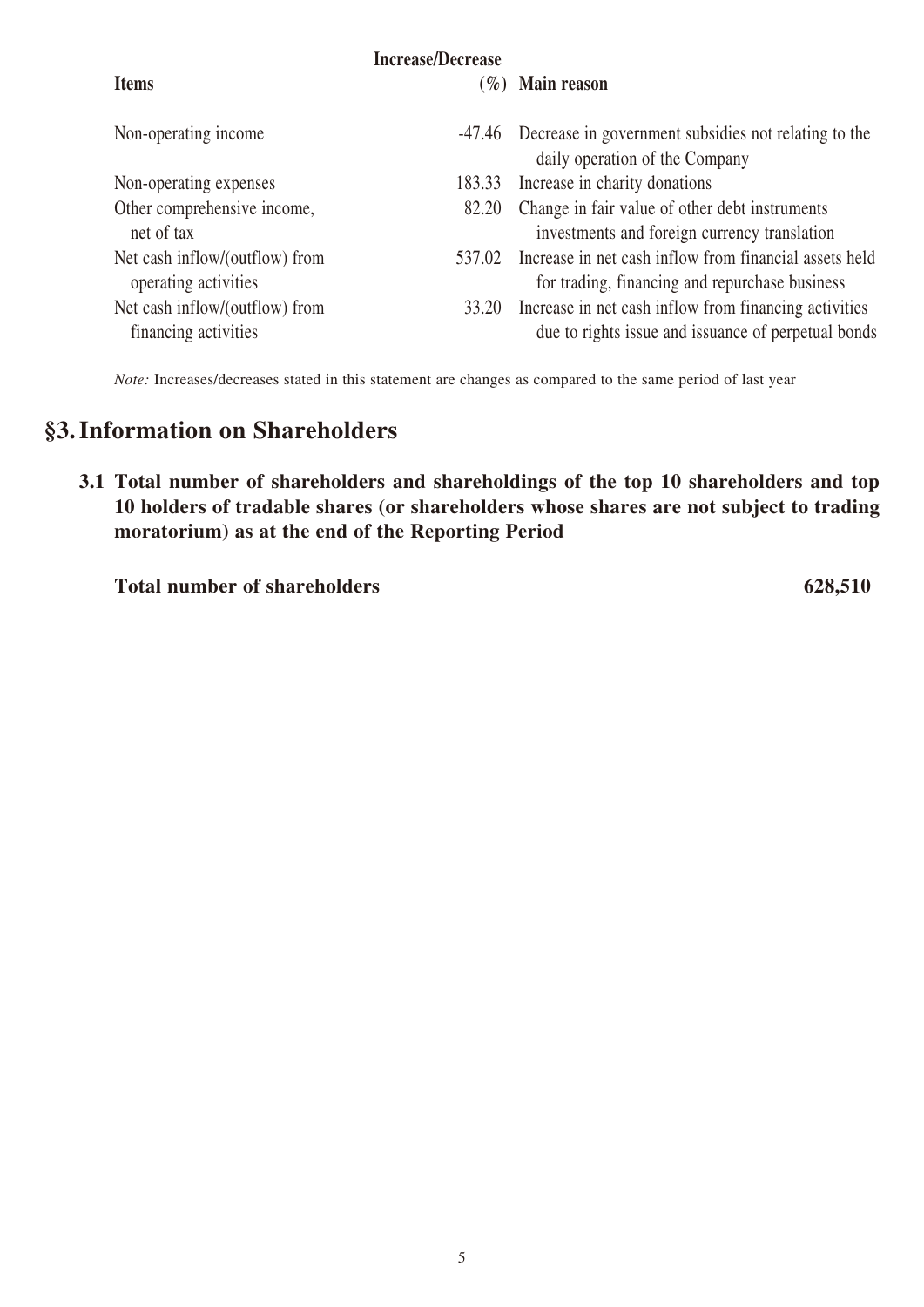# **Shareholdings of the top 10 shareholders**

|                                                                                                                                                      |                             | Number of<br>shares held at<br>the end of<br>the Reporting |                      | <b>Number</b><br>of shares<br>held subject | Pledged, marked or frozen | Number of          |
|------------------------------------------------------------------------------------------------------------------------------------------------------|-----------------------------|------------------------------------------------------------|----------------------|--------------------------------------------|---------------------------|--------------------|
| Name of shareholder                                                                                                                                  | Nature of<br>shareholder    | <b>Period</b><br>(shares)                                  | Percentage<br>$(\%)$ | to trading<br>moratorium                   | <b>Status</b>             | shares<br>(shares) |
| HKSCC Nominees Limited Note 1                                                                                                                        | Foreign legal<br>person     | 2,619,030,046                                              | 17.67                |                                            | Unknown                   |                    |
| CITIC Corporation Limited Note 2                                                                                                                     | State-owned<br>legal person | 2,299,650,108                                              | 15.52                |                                            | Nil                       |                    |
| Guangzhou Yuexiu Financial<br>Holdings Group Limited Note 3                                                                                          | State-owned<br>legal person | 626, 191, 828                                              | 4.23                 | 544,514,633                                | <b>Nil</b>                |                    |
| Hong Kong Securities Clearing<br>Company Limited <sup>Note 4</sup>                                                                                   | Foreign legal<br>person     | 587,775,207                                                | 3.97                 |                                            | <b>Nil</b>                |                    |
| Guangzhou Yuexiu Financial<br>Holdings Group Co., Ltd.                                                                                               | State-owned<br>legal person | 305,155,945                                                | 2.06                 | 265,352,996                                | Nil                       |                    |
| <b>China Construction Bank</b><br>Corporation - Guotai CSI All<br>Share Securities Company<br>Trading Index Securities<br>Investment Open-ended Fund | Unknown                     | 207,805,399                                                | 1.40                 |                                            | Nil                       |                    |
| Central Huijin Asset Management<br>Corporation Limited                                                                                               | State-owned<br>legal person | 205,146,964                                                | 1.38                 |                                            | Nil                       |                    |
| Da Cheng Fund — Agricultural<br>Bank — Da Cheng China<br>Securities and Financial<br><b>Assets Management Program</b>                                | Unknown                     | 176,785,150                                                | 1.19                 |                                            | Nil                       |                    |
| China AMC Fund - Agricultural<br>Bank — China AMC China<br>Securities and Financial<br>Assets Management Program                                     | Unknown                     | 166, 143, 027                                              | 1.12                 |                                            | Nil                       |                    |
| Zhong Ou Fund — Agricultural<br>Bank — Zhong Ou China<br>Securities and Financial                                                                    | Unknown                     | 161,205,735                                                | 1.09                 |                                            | Nil                       |                    |

Assets Management Program

6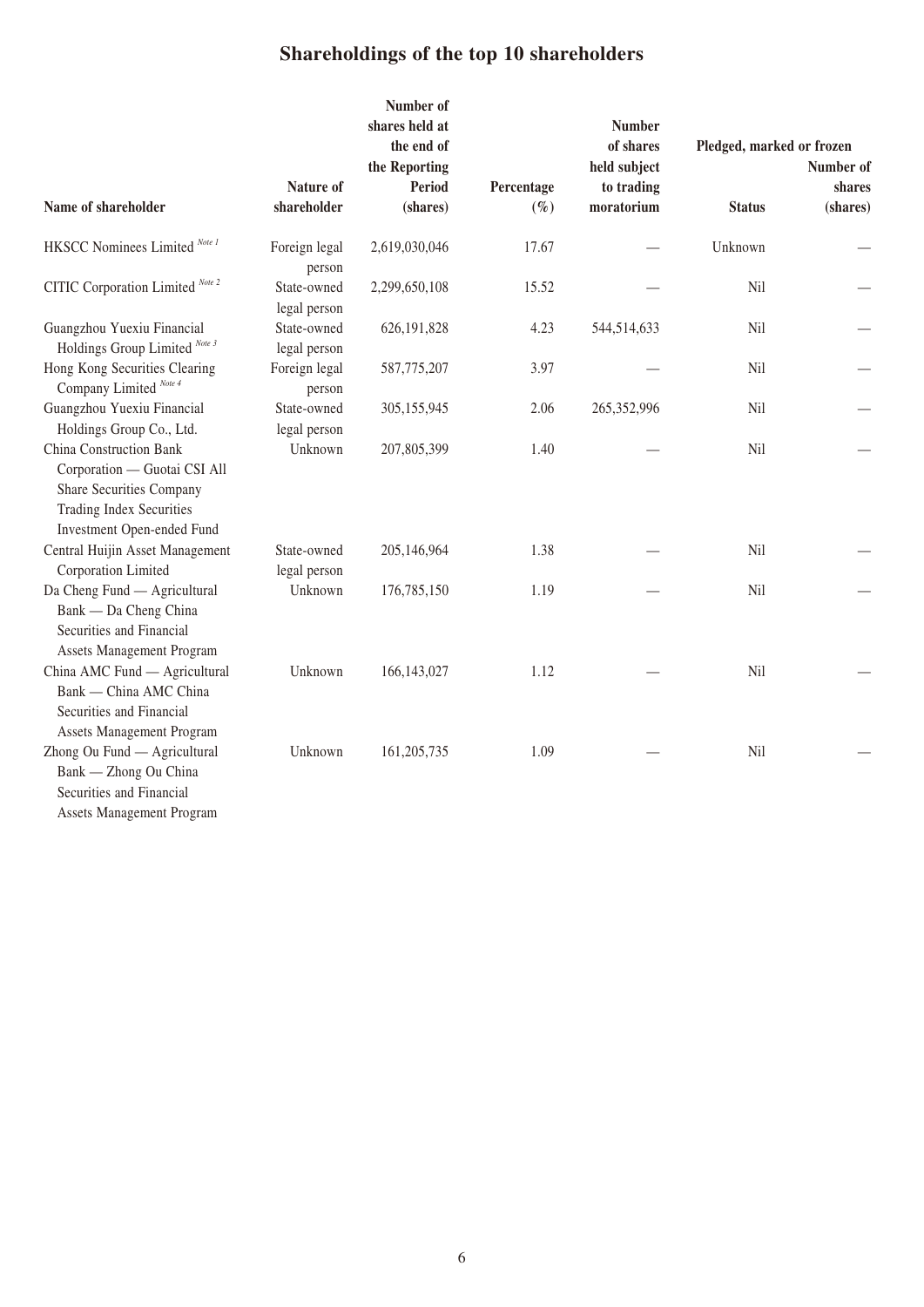### **Shareholdings of the top 10 holders of shares not subject to trading moratorium**

|                                                                                                                                         | <b>Number</b><br>of tradable<br>shares held<br>not subject | Class and number of shares                                                                                                                                                                                                                                                          |                           |
|-----------------------------------------------------------------------------------------------------------------------------------------|------------------------------------------------------------|-------------------------------------------------------------------------------------------------------------------------------------------------------------------------------------------------------------------------------------------------------------------------------------|---------------------------|
| Name of shareholder                                                                                                                     | to trading<br>moratorium<br>(shares)                       | <b>Class</b>                                                                                                                                                                                                                                                                        | <b>Number</b><br>(shares) |
| <b>HKSCC Nominees Limited</b>                                                                                                           | 2,619,030,046                                              | Overseas-listed<br>foreign shares                                                                                                                                                                                                                                                   | 2,619,030,046             |
| <b>CITIC Corporation Limited</b>                                                                                                        | 2,299,650,108                                              | RMB-denominated<br>ordinary shares                                                                                                                                                                                                                                                  | 2,299,650,108             |
| Hong Kong Securities Clearing Company Limited                                                                                           | 587,775,207                                                | RMB-denominated<br>ordinary shares                                                                                                                                                                                                                                                  | 587,775,207               |
| China Construction Bank Corporation — Guotai CSI<br>All Share Securities Company Trading Index<br>Securities Investment Open-ended Fund | 207,805,399                                                | RMB-denominated<br>ordinary shares                                                                                                                                                                                                                                                  | 207,805,399               |
| Central Huijin Asset Management Corporation Limited                                                                                     | 205,146,964                                                | RMB-denominated<br>ordinary shares                                                                                                                                                                                                                                                  | 205,146,964               |
| Da Cheng Fund — Agricultural Bank — Da Cheng China<br>Securities and Financial Assets Management Program                                | 176,785,150                                                | RMB-denominated<br>ordinary shares                                                                                                                                                                                                                                                  | 176,785,150               |
| China AMC Fund — Agricultural Bank — China AMC<br>China Securities and Financial Assets Management<br>Program                           | 166, 143, 027                                              | RMB-denominated<br>ordinary shares                                                                                                                                                                                                                                                  | 166, 143, 027             |
| Zhong Ou Fund — Agricultural Bank — Zhong Ou China<br>Securities and Financial Assets Management Program                                | 161, 205, 735                                              | RMB-denominated<br>ordinary shares                                                                                                                                                                                                                                                  | 161, 205, 735             |
| GF Fund — Agricultural Bank — GF China Securities<br>and Financial Assets Management Program                                            | 161,057,499                                                | RMB-denominated<br>ordinary shares                                                                                                                                                                                                                                                  | 161,057,499               |
| China Southern Fund — Agricultural Bank —<br>China Southern China Securities and<br><b>Financial Assets Management Program</b>          | 160,527,420                                                | RMB-denominated<br>ordinary shares                                                                                                                                                                                                                                                  | 160,527,420               |
| Explanation on related party or concert party relationship<br>among the above shareholders:                                             | other shareholders above.                                  | Guangzhou Yuexiu Financial Holdings Group Limited<br>is a wholly-owned subsidiary of Guangzhou Yuexiu<br>Financial Holdings Group Co., Ltd., thus they are parties<br>acting in concert. The Company is not aware of other<br>related party or concert party relationship among the |                           |

Nil

Explanation on shareholdings through margin trading and refinancing by the top 10 shareholders and top 10 holders

of tradable shares: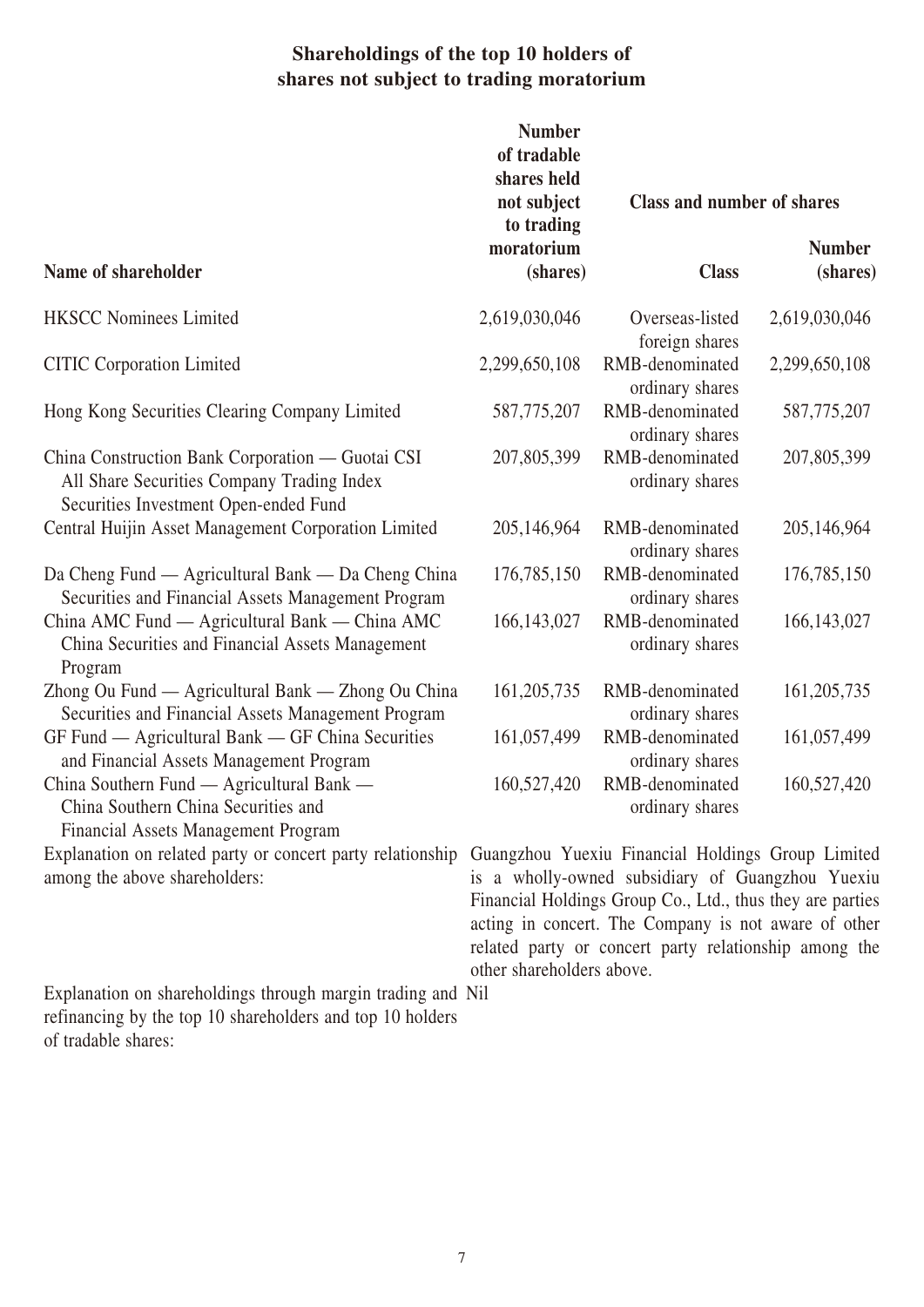- *Note 1*: HKSCC Nominees Limited is the nominal holder of the shares held by non-registered holders of H shares of the Company.
- *Note 2:* As of 31 March 2022, CITIC Limited, the party acting in concert with CITIC Corporation Limited, directly held 434,311,604 H shares of the Company. CITIC Corporation Limited and its concert parties held 2,733,961,712 shares of the Company in aggregate, representing 18.45% of the total issued shares of the Company.
- *Note 3:* As of 31 March 2022, Guangzhou Yuexiu Financial Holdings Group Limited directly held 626,191,828 A shares of the Company, indirectly held 122,468,100 H shares of the Company as a non-registered shareholder of the Southbound Trading of the Shanghai-Hong Kong Stock Connect, indirectly held 106,179,093 H Shares of the Company through its wholly-owned subsidiary, Yuexiu Financial International Holding Limited, totalling 854,839,021 shares of the Company, and representing 5.77% of the total issued shares of the Company.
- *Note 4*: The shares held by Hong Kong Securities Clearing Company Limited refer to shares held by non-registered shareholders of Northbound Trading of the Shanghai-Hong Kong Stock Connect.
- *Note 5*: Nature of holders of A shares represents the nature of account held by holders of A shares with the Shanghai Branch of China Securities Depository and Clearing Corporation Limited.
- *Note 6:* As the shares of the Company could be used as underlying securities for margin financing and securities lending, the shareholdings of shareholders are the aggregate of all the shares and interests held in ordinary securities accounts and credit securities accounts.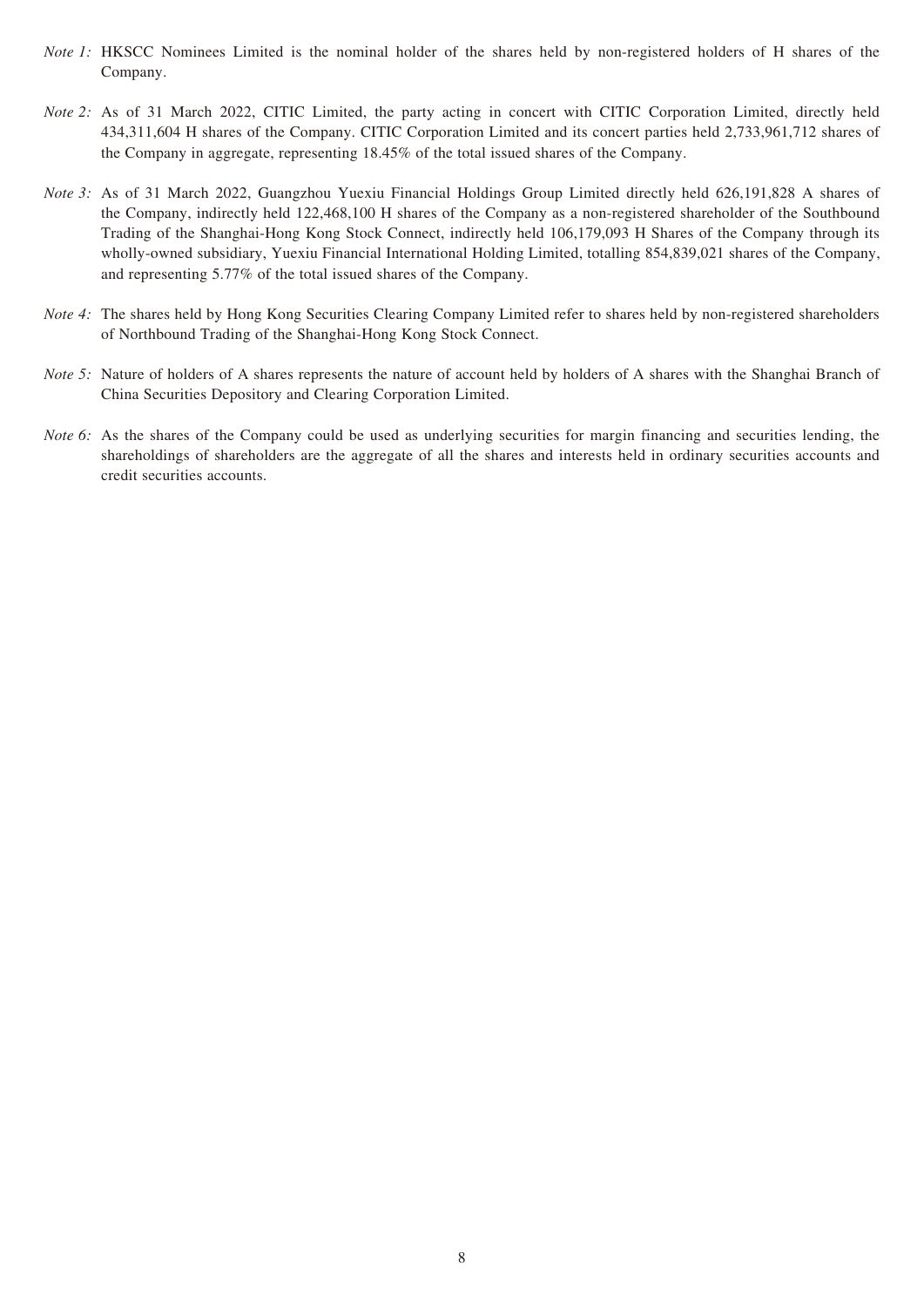## **§4 Other Information**

#### **4.1 Debt financing**

As at the date of publication of this announcement, the Company issued two tranches of corporate bonds, one tranche of perpetual subordinated bond, two tranches of Eurocommercial papers and one tranche of offshore mid-term notes in 2022, of which:

On 14 February 2022, the Company issued the 2022 public corporate bonds (Tranche 1) consisting of two types, among which, type 1 had an issue size of RMB0.5 billion with a nominal interest rate of 3.20% and a term of 1,808 days, type 2 had an issue size of RMB1.0 billion with a nominal interest rate of 3.69% and a term of 3,642 days. The 2022 public corporate bonds (Tranche 1) was listed on the Shanghai Stock Exchange (hereinafter referred to as the "**SSE**") on 21 February 2022.

On 9 March 2022, the Company issued the 2022 public corporate bonds (Tranche 2) consisting of two types, among which, type 1 had an issue size of RMB1.0 billion with a nominal interest rate of 3.03% and a term of three years, and type 2 had an issue size of RMB0.5 billion with a nominal interest rate of 3.40% and a term of five years. The 2022 public corporate bonds (Tranche 2) was listed on the SSE on 16 March 2022.

On 18 January 2022, the Company issued the 2022 public perpetual subordinated bonds (Tranche 1) which had an issue size of RMB3.0 billion with a nominal interest rate of 3.58% (fixed in the first five years when the bonds subsist. If the Company does not exercise its redemption rights, the nominal interest rate will be reset once every five years from the beginning of the sixth year) and a basic term of five years. The 2022 public perpetual subordinated bonds (Tranche 1) was listed on the SSE on 26 January 2022.

On 20 January 2022, CITIC Securities Finance MTN Co., Ltd., an offshore wholly owned subsidiary of the Company, issued the first tranche of the 2022 Euro-commercial papers, with an issue size of US\$80.00 million, an effective interest rate of 1.08% and a term of 364 days.

On 12 April 2022, CITIC Securities Finance MTN Co., Ltd. issued the second tranche of the 2022 Euro-commercial papers, with an issue size of US\$25.00 million, an effective interest rate of 1.87% and a term of 183 days.

On 12 April 2022, CSI MTN Limited, an offshore wholly owned subsidiary of the Company, issued the first tranche of the offshore mid-term notes, with an issue size of US\$0.3 billion, a nominal interest rate of 3.375% and a term of three years, which was listed on the Hong Kong Stock Exchange on 21 April 2022.

For details of the above each tranche of the domestic bonds, please refer to the relevant announcements published by the Company on the website of the SSE (http://www.sse.com. cn) from January to April 2022.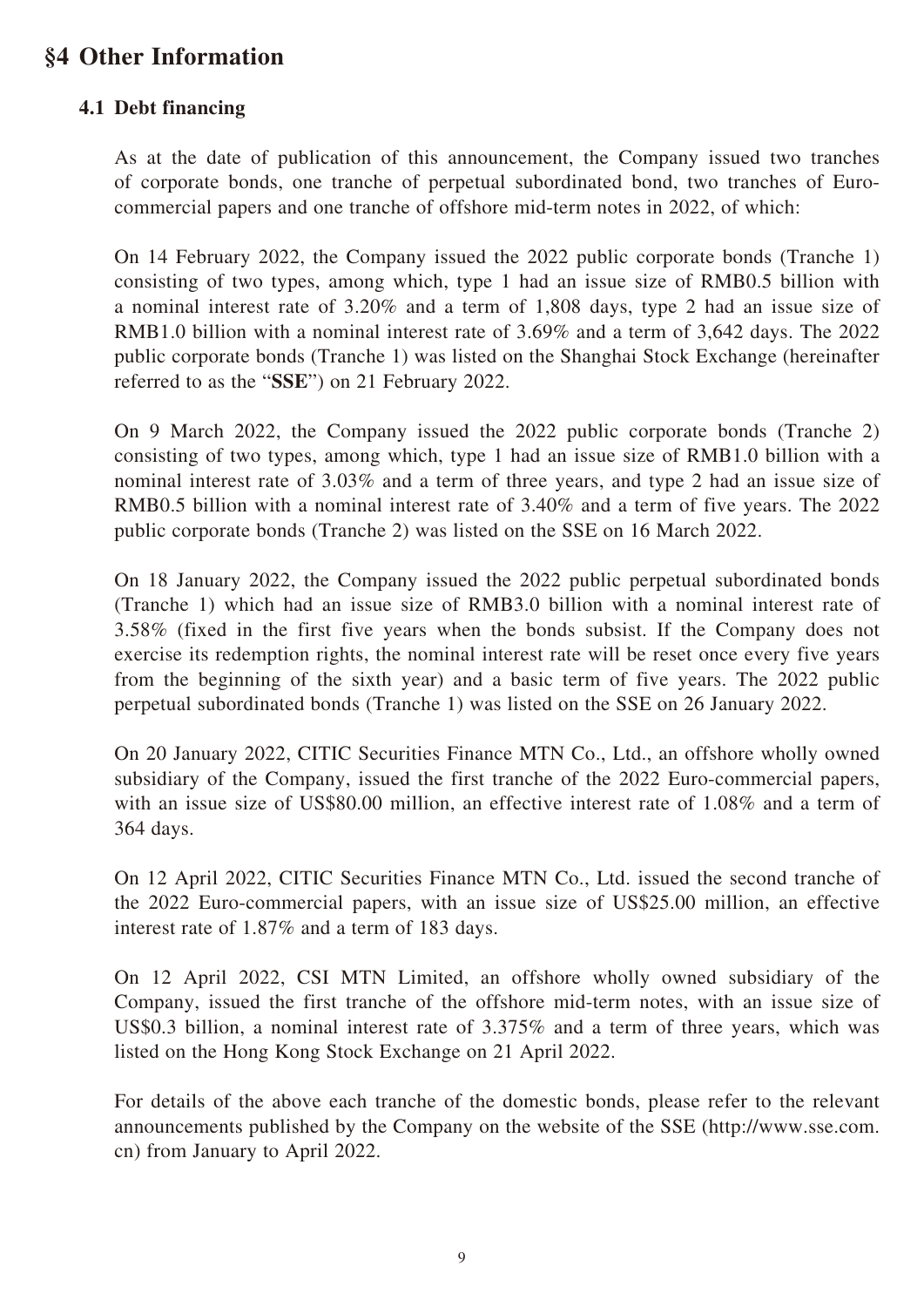#### **4.2 Changes of branches**

#### *The Company*

During the Reporting Period, the Company established one new securities outlet and completed the same-city relocation of five securities outlets.

Details of establishment is as follows:

|              | No. Name of the branch                                  | <b>Address</b>                                                                  |
|--------------|---------------------------------------------------------|---------------------------------------------------------------------------------|
| $\mathbf{1}$ | <b>Yixing New City Road</b><br><b>Securities Outlet</b> | No. 2, New City Road,<br>Yixing City New Street,<br>Wuxi City, Jiangsu Province |

Details of relocation are as follows:

| No.            | <b>Original name</b><br>of outlet                                | <b>Current name</b><br>of the outlet                          | <b>Address after relocation</b>                                                                                                                                                                      |
|----------------|------------------------------------------------------------------|---------------------------------------------------------------|------------------------------------------------------------------------------------------------------------------------------------------------------------------------------------------------------|
| $\mathbf{1}$   | Hangzhou<br>Fengqi East Road<br><b>Securities Outlet</b>         | Hangzhou Qingchun<br><b>East Road Securities</b><br>Outlet    | Room 902, 9/F, Xizi Lianhe<br>Building, No. 1-1 (Temporary),<br>Qingchun East Road, Shangcheng<br>District, Hangzhou City, Zhejiang<br>Province                                                      |
| $\overline{2}$ | Liaoyang Xinhua Road Liaoyang Minzhu<br><b>Securities Outlet</b> | <b>Road Securities</b><br>Outlet                              | $1-2/F$ , No. 11, Phase 1, Minzhu<br>Road, Baita District, Liaoyang<br>City, Liaoning Province                                                                                                       |
| 3              | <b>Fuzhou Changle North</b><br><b>Road Securities</b><br>Outlet  | Fuzhou Zhenwu Road<br><b>Securities Outlet</b>                | Unit 06, 15/F, Fusheng Qianlong<br>Plaza, No. 70, Zhenwu Road,<br>Ninghua Street, Taijiang District,<br>Fuzhou City, Fujian Province                                                                 |
| $\overline{4}$ | Quanzhou Baozhou<br><b>Road Securities</b><br>Outlet             | Quanzhou Wenling<br>North Road<br><b>Securities Outlet</b>    | Room A1801, Building 1, Fulin<br>Xintiandi Commerce District, No.<br>354-1, Wenling North Road,<br><b>Lizhong Street Promoting</b><br>Community, Licheng District,<br>Quanzhou City, Fujian Province |
| 5              | Jinjiang Changxing<br><b>Road Securities</b><br>Outlet           | <b>Jinjiang Century</b><br><b>Street Securities</b><br>Outlet | Unit 11, 12, 13, 15, 12/F, Building D,<br>Baolong Centre, No. 520, Century<br>Street, Qingyang Street, Jinjiang<br>City, Quanzhou City, Fujian<br>Province                                           |

As at the end of the Reporting Period, the Company had 41 branch offices and 225 securities outlets.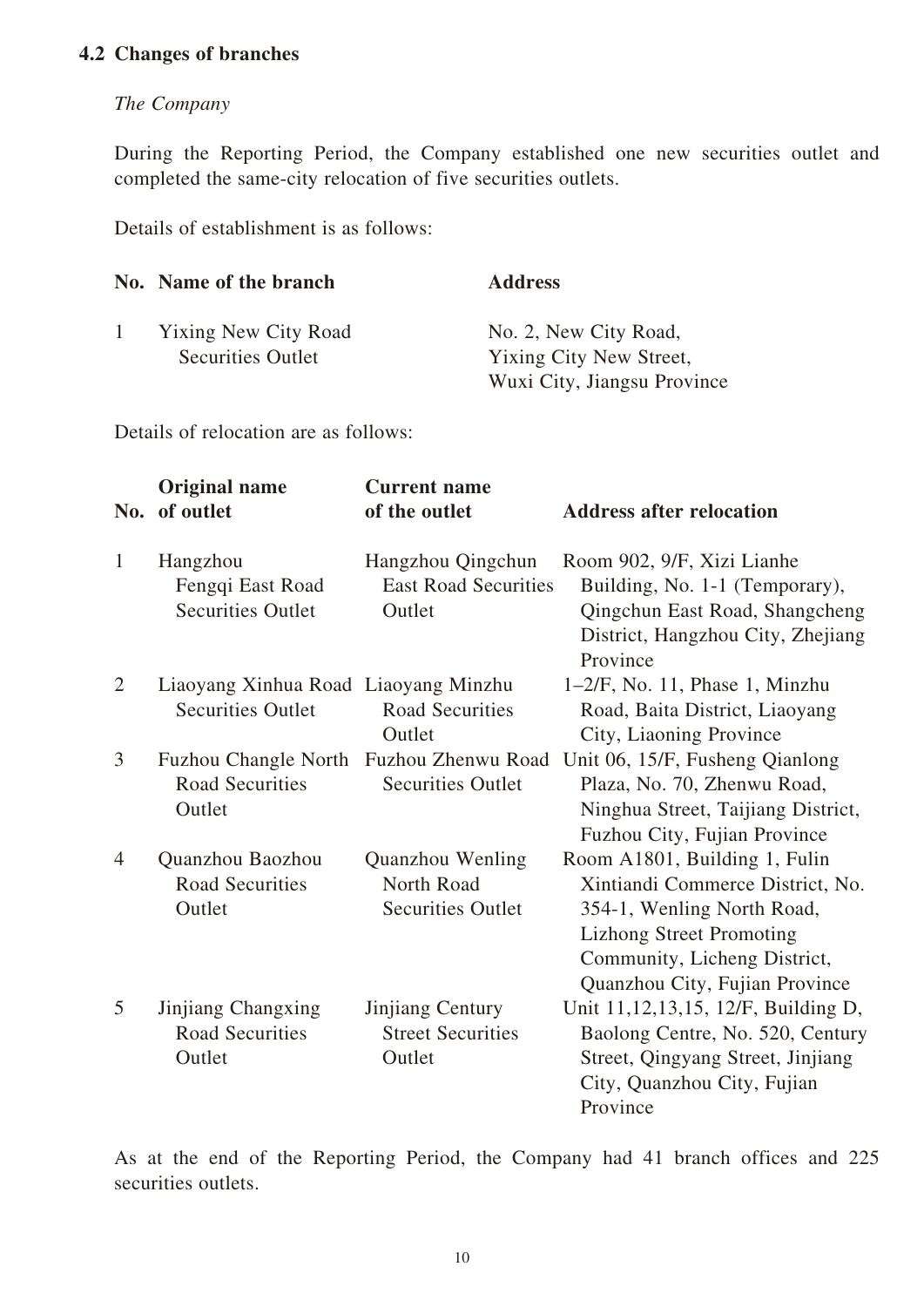*CITIC Securities (Shandong) Co., Ltd. (*中信証券*(*山東*)*有限責任公司*) (a subsidiary of the Company, hereinafter referred to as "CITIC Securities (Shandong)")*

During the Reporting Period, there were no changes in the branches of CITIC Securities (Shandong). As at the end of the Reporting Period, CITIC Securities (Shandong) had 6 branch offices and 64 securities outlets.

*CITIC Futures Company Limited (*中信期貨有限公司 *) (a subsidiary of the Company, hereinafter referred to as "CITIC Futures")*

During the Reporting Period, CITIC Futures established one branch company, with details as follows:

|              | No. Name of branch company   | <b>Address</b>                                                                                                                    |
|--------------|------------------------------|-----------------------------------------------------------------------------------------------------------------------------------|
| $\mathbf{1}$ | <b>Foshan Branch Company</b> | Room 2810-2812, Tower B, Vanke Financial<br>Center, No. 57 Jihua 5th Road, Chancheng<br>District, Foshan City, Guangdong Province |

As at the end of the Reporting Period, CITIC Futures had 46 branch companies and 4 futures outlets.

*CITIC Securities South China Company Limited (a subsidiary of the Company, hereinafter referred to as "CITIC Securities South China")*

During the Reporting Period, there were no changes in the branches of the CITIC Securities South China. As at the end of the Reporting Period, CITIC Securities South China had 1 branch company and 29 securities outlets.

*CITIC Securities International Co., Ltd. (*中信証券國際有限公司 *) (a subsidiary of the Company, hereinafter referred to as "CSI")*

During the Reporting Period, there were no changes in the branches of CSI. As at the end of the Reporting Period, CSI had 4 branches.

*Kington Securities Limited Liability Company (*金通證券有限責任公司 *) (a subsidiary of the Company, hereinafter referred to as "Kington Securities")*

During the Reporting Period, there were no changes in the branches of Kington Securities. As at the end of the Reporting Period, Kington Securities had 2 securities outlets.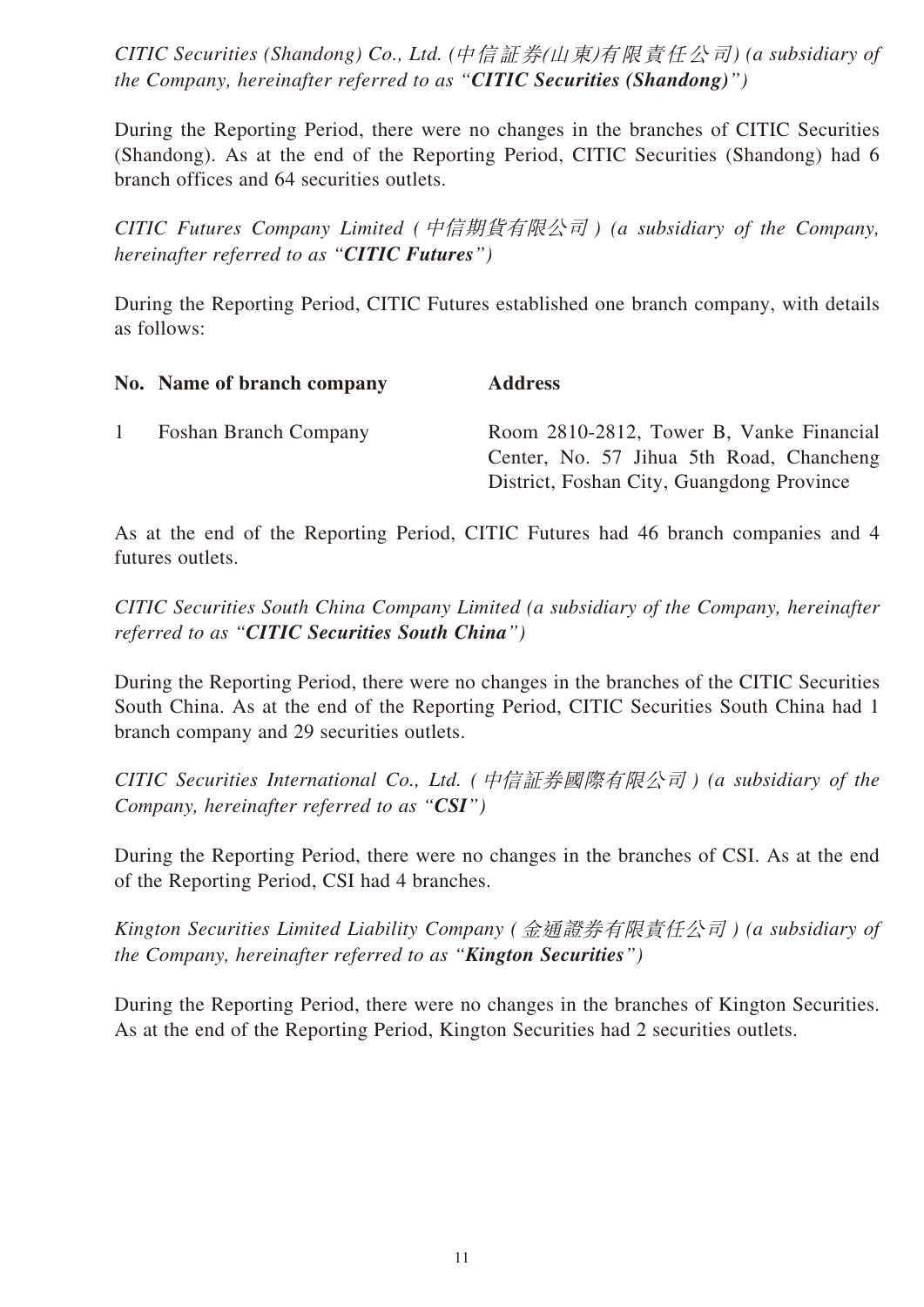#### **4.3 Material litigation and arbitration**

During the Reporting Period, the Group had not been involved in any material litigation or arbitration with an involved amount of over RMB10 million and accounted for over 10% of the absolute value of the net assets as shown in the latest audited accounts of the Company, which is required to be disclosed pursuant to the Rules Governing the Listing of Stocks on the Shanghai Stock Exchange (hereinafter referred to as the "**SSE Listing Rules**"). As at the date of publication of this announcement, the litigation and arbitration matters disclosed by the Group with new developments (full provisions had been made for potential losses involved in the cases in accordance with relevant regulations) are as follows:

### *Dispute over the entrustment contract between the Company, Jinshi Zexin and Xinye Company*

On 22 September 2020, the Company received litigation materials from the Beijing Third Intermediate People's Court (hereinafter referred to as "**Beijing Third Intermediate Court**") in relation to a claim by Xinye Equity Investment Management Co., Ltd. (hereinafter referred to as "**Xinye Company**") against the Company and its indirect subsidiary, Jinshi Zexin, in a dispute over an entrusted contract. Xinye Company requested the Company and Jinshi Zexin to pay a total of RMB139.58 million in project management fees and liquidated damages. The Beijing Third Intermediate Court has formally accepted the case, and the trial was held on 15 January and 15 April 2021. The Beijing Third Intermediate Court made a first-instance judgment on 17 May 2021, ruling that the Company and Jinshi Zexin should pay a total of approximately RMB6.01 million project management fees to Xinye Company. The Beijing High People's Court heard the case on 8 November 2021 (please refer to the Company's 2021 annual report for relevant case information), and made a second-instance judgment on 21 March 2022, rejecting the appeals of all parties and upheld the first-instance judgment. The Company has paid the amount under the judgment and this case is closed.

#### *Dispute over the guarantee contract between the Company and Jinghua margin financing and securities lending*

As Chen Zhenling, Shi Baojian, and Fujian Kailan Supply Chain Management Co., Ltd. failed to pay off the liabilities incurred in the process of conducting margin financing and securities lending transactions with the Company, the Company submitted application materials to the Beijing Arbitration Commission (hereinafter referred to as the "**BAC**"), requesting the joint and several responsible person Jing Hua to assume joint and several guarantee liabilities as for the above-mentioned transaction liabilities and pay a total of RMB110,880,070.18 to the Company. On 13 January 2021, the BAC accepted the case, and on 2 September 2021, the case was heard (please refer to the Company's 2021 third quarter report for relevant case information). On 18 January 2022, the BAC ruled in favour of the Company. The case is currently being enforced.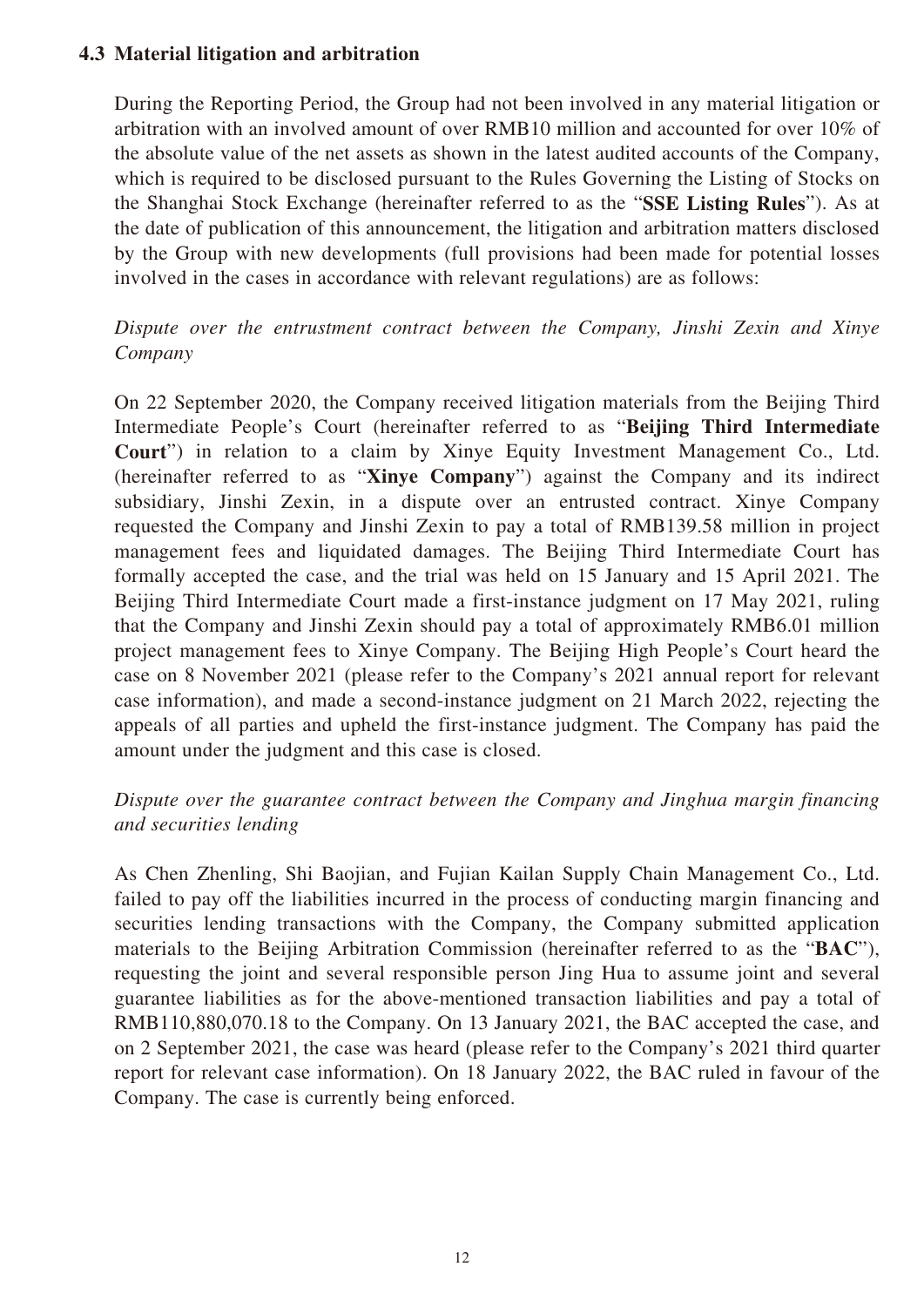*Dispute over stock-pledged repurchase transaction between CITIC Securities South China, Haoxuan Company and DING Kongxian*

Due to the breach of contract by Alashankou Haoxuan Equity Investment Co., Ltd. (hereinafter referred to as "**Haoxuan Company**") in the stock-pledged repurchase transaction, CITIC Securities South China filed a lawsuit in the Guangzhou Intermediate People's Court (hereinafter referred to as "**Guangzhou Intermediate Court**") on 31 July 2020, suing Haoxuan Company and its guarantor DING Kongxian, for a principal amount of RMB149 million, as well as the corresponding interest, liquidated damages, and debt realization costs. The Guangzhou Intermediate Court accepted the case on the same day. On 1 March 2021, the case was heard. On 31 March 2021, CITIC Securities South China received the first-instance judgment made by the Guangzhou Intermediate Court. The court basically supported the claims of CITIC Securities South China. On 25 April 2021, CITIC Securities South China received an appeal petition from Haoxuan Company and DING Kongxian, and on 21 June 2021, it received a notice of response from the Guangdong High People's Court (please refer to the Company's 2021 interim report for relevant case information). On 22 March 2022, the second-instance trial of this case was held, and the second-instance judgment is still pending.

#### **4.4 Others**

#### *Punishment and administrative regulatory measures taken by the regulatory authorities*

On 25 February and 22 April 2022, CLSA Securities Korea Ltd., an overseas subsidiary of the Company, was fined 485,280,000 won (approximately RMB2.549 million) by the Korea Financial Services Commission and 83,500,000 won (approximately RMB434,200) by the Korea Stock Exchange for violating short selling rules. The Company actively urges overseas subsidiaries to carry out rectification and further strengthens its management on overseas subsidiaries to strictly prevent such incidents. The overseas subsidiaries had taken the following rectification measures: first, completed rectification on system used in such trading desk and forbad the naked short selling order on November 2020; second, organized the relevant business lines to carry out self-inspection on short selling and rectified the problems discovered.

On 1 March 2022, the Jiangxi Regulatory Bureau of the China Securities Regulatory Commission issued the "Issuance of the Measures for Ordering the Jiangxi Branch of CITIC Securities Co., Ltd. to Increase the Number of Internal Compliance Inspections" to the Jiangxi Branch" ([2022] No. 3), and issued the "Decision on the Measures of Issuing a Warning Letter to ZHANG Xinqing" to ZHANG Xinqing, the head of the Jiangxi Branch, and believed that the Jiangxi Branch had problems in compliance operations and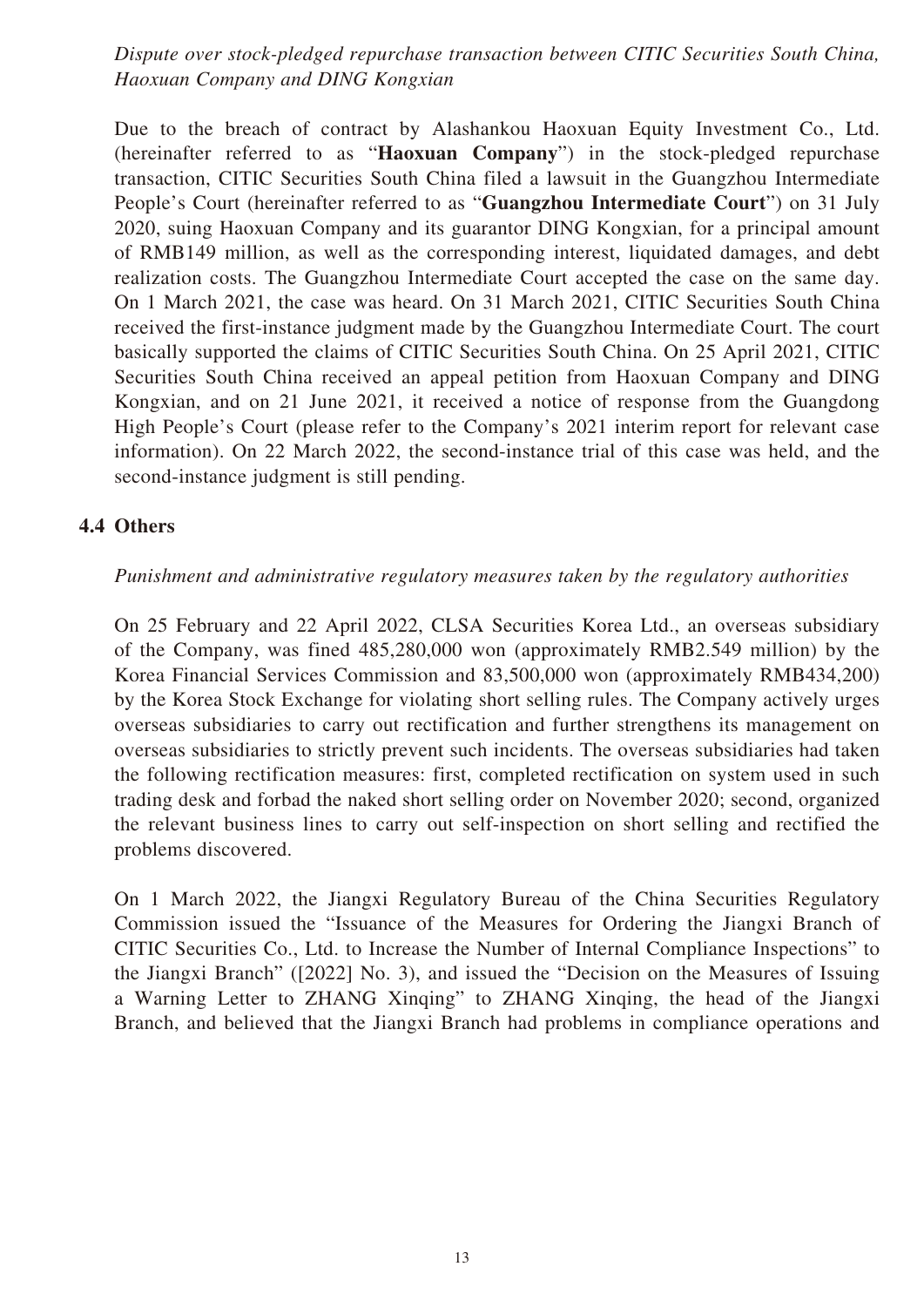imperfect internal control, which violated Article 6 of the "Measures for the Compliance Management of Securities Companies and Investment Fund Management Companies." The Company has urged the Jiangxi branch to implement rectification in a timely and effective manner to ensure that the branch operates in a compliance manner.

On 8 April 2022, the Shenzhen Regulatory Bureau of the China Securities Regulatory Commission issued the "Decision on the Measures of Issuing a Warning Letter to CITIC Securities Co., Ltd." ([2022] No. 49) to the Company. It is pointed out that the "Shanghai Xin-Bozhou Urban Investment Special Debt Investment Collective Fund Trust Plan" held by the three pension products of Xinfu Hualing, Xinfu Old Age and Xinhe Yangyi managed by the Company has not been repaid in time. Risk assets were not accounted for prudently, impairment provision was not made in a timely manner, and the valuation failed to effectively reflect their risks. The Shenzhen Securities Regulatory Bureau decided to take administrative supervision measures to issue warning letters to the Company. The Company has taken the following measures: 1. The products involved in the "Decision" have been rectified. As of 8 November 2021, the principal and interest of the "Shanghai Xin-Bozhou Urban Investment Special Debt Investment Collective Fund Trust Plan" held by the products have been fully paid off and no losses were incurred. 2. The Company has improved the relevant processes and systems such as the risk asset evaluation report process, the valuation adjustment standard, and the operation mechanism of the valuation team. 3. The Company will further strengthen the compliance management in the annuity pension business, strengthen the compliance awareness of relevant practitioners, and prevent such situations from happening again.

On 14 April 2022, the Jiangsu Regulatory Bureau of the China Securities Regulatory Commission (hereinafter referred to as the "**Jiangsu Securities Regulatory Bureau**") issued the "Decision on Ordering Jiangsu Branch of CITIC Securities Co., Ltd. to Take Rectification Measures ([2022] No. 34)" to Jiangsu Branch and issued the "Decision on the Administrative Regulatory Measures of Issuing a Warning Letter to LI Meng" and "Decision on the Administrative Regulatory Measures of Issuing a Warning Letter to WANG Junru" to two employees respectively, deciding that Hongwu North Road Securities Branch had failed to take effective measures to prevent its employees from accepting customers' entrustment privately to conduct stock trading; in course of selling financial products to customers, Pukou Avenue Securities Branch had failed to exercise due diligence and prudence in discharging its duties to have a full understanding of the investors' conditions, failed to learn about customers' basic circumstances including their identity, property and income, financial knowledge and investment experience, investment objectives and risk appetite, and failed to assess the suitability of their purchases of financial products. The above issues reflected the failures of Jiangsu Branch to establish a sound risk management and internal control system and to effectively control and prevent risks. The Company will urge Jiangsu Branch to communicate with the Jiangsu Securities Regulatory Bureau in a timely manner, reflect seriously, actively carry out rectifications in accordance with the requirements of the regulatory letters and submit rectification reports on time; strengthen the warning education for all staff under its management and increase the intensity and frequency of self-inspection on the practice of staff in various departments under its management.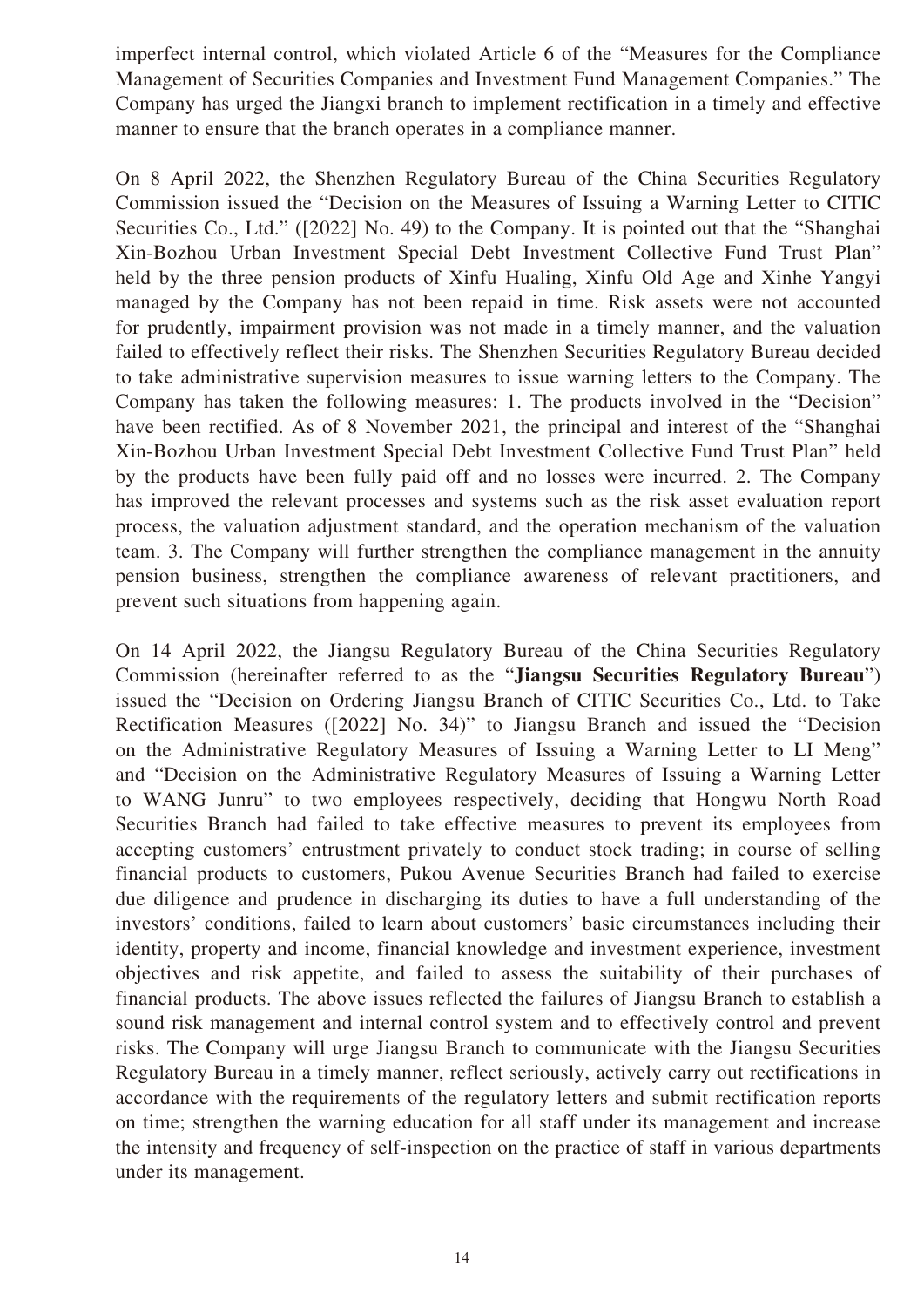#### *Capital increase in CITIC Futures Co., Ltd.*

On 28 March 2022, the 37th meeting of the seventh session of the board of directors of the Company reviewed and approved the "Proposal on the Capital Increase in CITIC Futures Co., Ltd.", agreeing to increase the capital of CITIC Futures in cash, with an amount of RMB2 billion. As of 13 April 2022, CITIC Futures has received RMB2 billion in cash for the capital increase and changed its paid-in capital from RMB5.6 billion to RMB7.6 billion. The relevant business registrations of change are being processed.

#### *Amendments of the Articles of Association of the Company*

In order to further improve corporate governance, according to the "Securities Law of the People's Republic of China", "Announcement on the Cancellation or Adjustment of Some Administrative Approval Items of Securities Companies", "Governance Guidelines for Listed Companies", "Ten Elements of Cultural Construction in the Securities Industry" and other laws, regulations and norms, combined with the actual situation of the Company, the "Proposal on the Articles of Association" was pre-examined and approved at the 34th meeting of the seventh session of the board of directors of the Company on 24 January 2022, and was reviewed and approved at the 2022 first extraordinary general meeting of shareholders on 13 April 2022, agreeing to amend the Company's Articles of Association and its annexes. As the Company has finished public issuance of securities by way of right issue, according to authorization from the shareholders' general meeting, on 13 April 2022, the 38th meeting of the seventh board of directors of the Company reviewed and approved the "Proposal on Increasing the Company's Registered Capital and Amending the Company's Articles of Association", agreeing to change the company's registered capital from RMB12,926,776,029 to RMB14,820,546,829, and the Company's Articles of Association be amended. The revised Articles of Association of the Company has come into effect on 13 April 2022.

#### *Addition of directors*

Nominated by the 36th meeting of the seventh board of directors of the Company on 22 February 2022, the "Proposal on Election of Independent Non-executive Directors of the Company" was considered and approved by the shareholders in the 2022 first extraordinary general meeting of the Company and on 13 April 2022. Mr. SHI Qingchun was elected as an independent non-executive director of the Company. The term of office of Mr. SHI Qingchun as a director starts from the date of approval at the general meeting of shareholders and ends on the date when the seventh session of the board of directors of the Company expires. Nominated by the Company's largest shareholder, CITIC Corporation Limited, on 13 April 2022, the Company's 2022 first extraordinary general meeting reviewed and approved the "Proposal on Election of Non-executive Directors of the Company", the election of Mr. SONG Kangle, Ms. FU Linfang and Mr. ZHAO Xianxin as non-executive directors of the Company were approved, and their appointments took effect after the election at the general meeting of shareholders until the expiration of the tenure of the seventh session of the board of directors of the Company.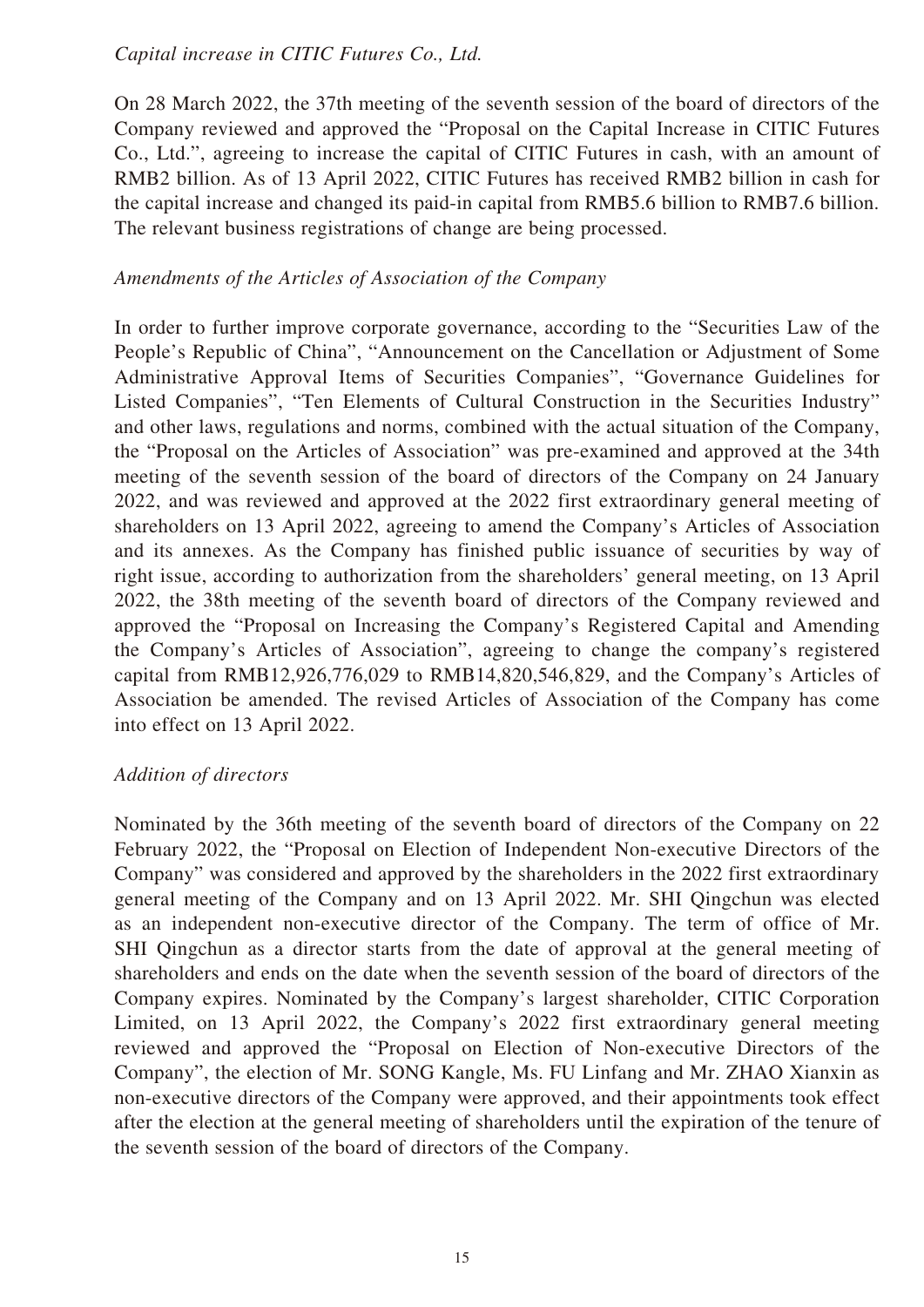The Company's wholly-owned subsidiary GoldStone Investment Co., Ltd. (hereinafter referred to as "**GoldStone Investment**") plans to participate in the establishment of the fund. Fund investors also include CITIC Investment Holdings Co., Ltd. (hereinafter referred to as "**CITIC Investment Holdings**"), CITIC Venture Capital (Shanghai) Co., Ltd. (hereinafter referred to as "**CITIC Venture**"), and CITIC Dicastal Co., Ltd. (hereinafter referred to as "**CITIC Dicastal**"). "), CITIC Prudential Life Insurance Co., Ltd. (hereinafter referred to as "**CITIC Prudential**"), CITIC Yulian (Beijing) Enterprise Management Consulting Co., Ltd. (hereinafter referred to as "**CITIC Yulian**"), CITIC Investment Management (Shanghai) Co., Ltd. (hereinafter referred to as "**CITIC Investment Management**"), CITIC Construction Co., Ltd. (hereinafter referred to as "**CITIC Construction**"), etc. Among them, CITIC Investment Holding, CITIC Venture, CITIC Dicastal, CITIC Prudential and CITIC Construction are subsidiaries of CITIC Corporation Limited, the largest shareholder of the Company, and CITIC Yulian and CITIC Investment Management are subsidiaries of CITIC Limited, the controlling shareholder of CITIC Corporation Limited. In accordance with the "SSE Listing Rules" and "Rules Governing Listing of Securities on The Stock Exchange of Hong Kong Limited" (hereinafter referred to as the "**Hong Kong Listing Rules**"), the Company's "Management Measures for Related Party Transactions" and other relevant regulations, these investors are related/connected parties of the Company, and this transaction constitutes a related/ connected transaction of the Company. The transaction amount did not reach 0.5% of the Company's audited net assets in the latest period, and did not exceed 0.1% of the maximum size test percentage ratio of the relevant transaction under the Hong Kong Listing Rules. The matter was approved by the independent non-executive directors of the Company on 18 March 2022.

CITIC Securities Investment Co., Ltd., a wholly-owned subsidiary of the Company, intended to participate in the investment of the fund. Investors of the fund includes Guangzhou Yuexiu Industrial Investment Fund Management Co., Ltd. (hereinafter referred to as the "**Yuexiu Industrial Fund**") and others. Mr. WANG Shuhui, a non-executive of the Company, serves as the chairman of Yuexiu Industrial Fund. In accordance with the SSE Listing Rules, Yuexiu Industrial Fund is a related party (does not constitute a related party of the Company under the Hong Kong Listing Rules) of the Company, thus this transaction constitutes a related party transaction of the Company. The transaction amount did not reach 0.5% of the Company's audited net assets in the latest period, and the matter was approved by the independent non-executive directors of the Company on 20 April 2022. At present, the partnership agreement has been signed and RMB100.10 million has been paid-up as fund share.

#### *Results of China Asset Management Co., Ltd. ("China AMC")*

Mackenzie Financial Corporation, a shareholder of China AMC, a subsidiary of the Company, holds 13.9% of the equity interest of China AMC. IGM Financial Inc., the holding parent company of Mackenzie Financial Corporation, will publish its 2022 first quarter results in the near future, which will contain the key financial data of China AMC. Based on the fairness principle of information disclosure, the Company disclosed the key financial data of China AMC for the first quarter of 2022 as follows: From January to March 2022, China AMC realized a net profit of RMB494.5314 million (unaudited).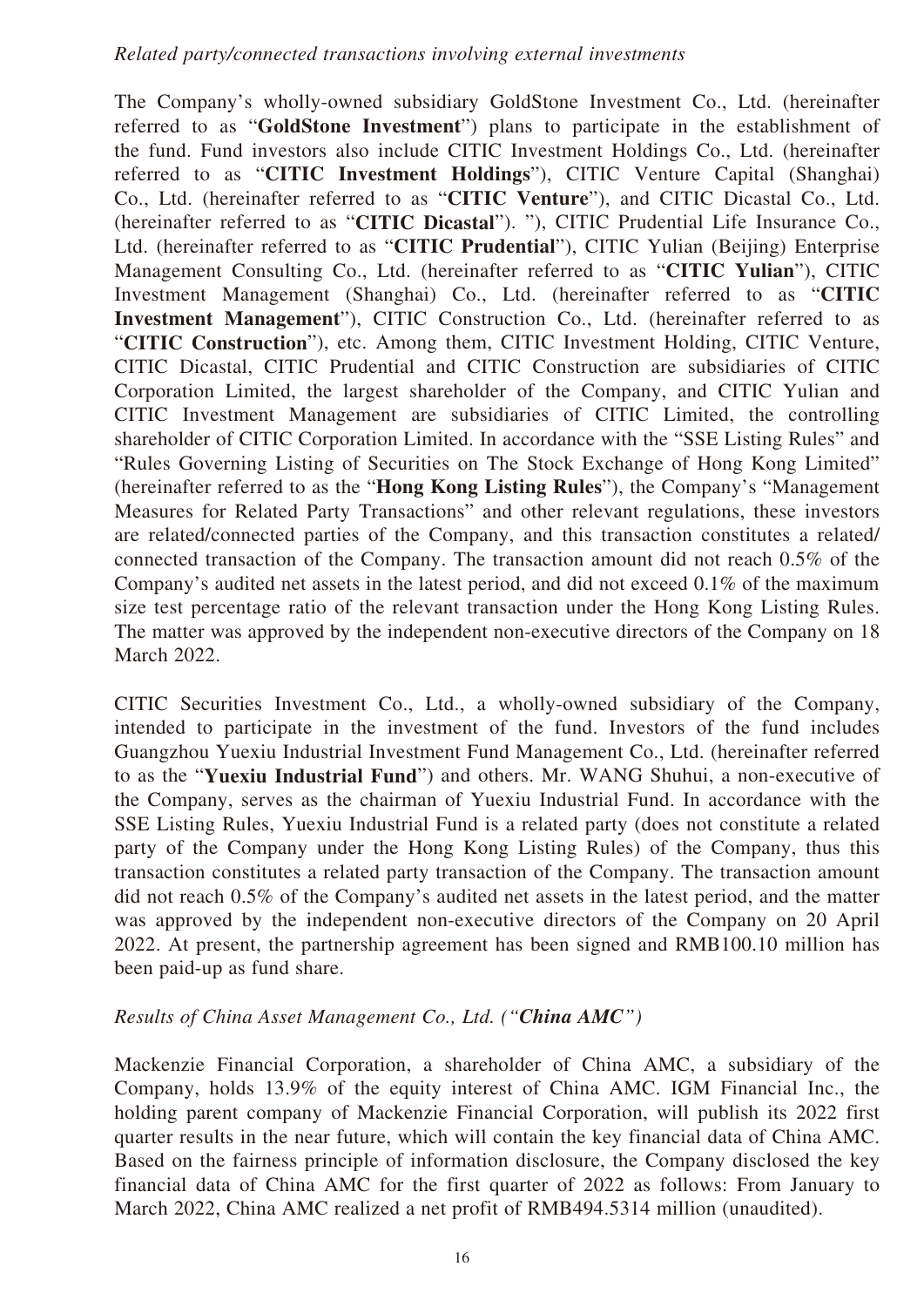### **§5 Quarterly financial statements**

#### **Statement of Financial Position of the Group**

31 March 2022

Prepared by: CITIC Securities Company Limited

*Unit: Yuan Currency: RMB (unaudited)* **Items 31 March 2022** 31 December 2021 **Assets:** Cash and bank balances **375,050,802,926.62** 279,551,391,020.43 Including: Cash held on behalf of customers **218,351,467,666.22** 194,559,711,115.02 Settlement deposits **43,628,435,659.97** 40,518,221,872.94 Including: Deposits held on behalf of customers **30,673,154,829.86** 27,899,198,554.73 Margin accounts **114,174,286,084.88** 129,119,054,428.68 Derivative financial assets **33,117,850,595.49** 31,000,576,285.16 Refundable deposits **63,108,836,591.53** 55,183,603,624.27 Accounts receivable **60,985,060,187.61** 34,693,841,418.98 Reverse repurchase agreements **25,543,297,632.86** 46,393,304,084.07 **Financial Investment:** Financial assets held for trading **536,128,281,980.76** 545,333,759,581.27 Other debt instruments investments **63,231,851,802.79** 69,091,927,800.12 Other equity instruments investments **152,051,500.08** 164,813,439.95 Long-term equity investments **9,061,877,001.37** 9,127,983,944.45 Investment properties **943,600,340.02** 956,861,209.26 Fixed assets **6,538,394,476.97** 6,621,835,845.10 Construction in progress **1,332,009,352.21** 1,178,523,715.68 Right-of-use assets **1,888,888,535.74** 1,893,724,187.44 Intangible assets **3,493,284,947.71** 3,592,200,798.44 Goodwill **8,665,533,400.58** 8,675,972,708.73 Deferred income tax assets **8,563,776,590.59** 9,492,914,168.65 Other assets 6,522,419,893.55 6,074,264,963.00

**Total assets 1,362,130,539,501.33** 1,278,664,775,096.62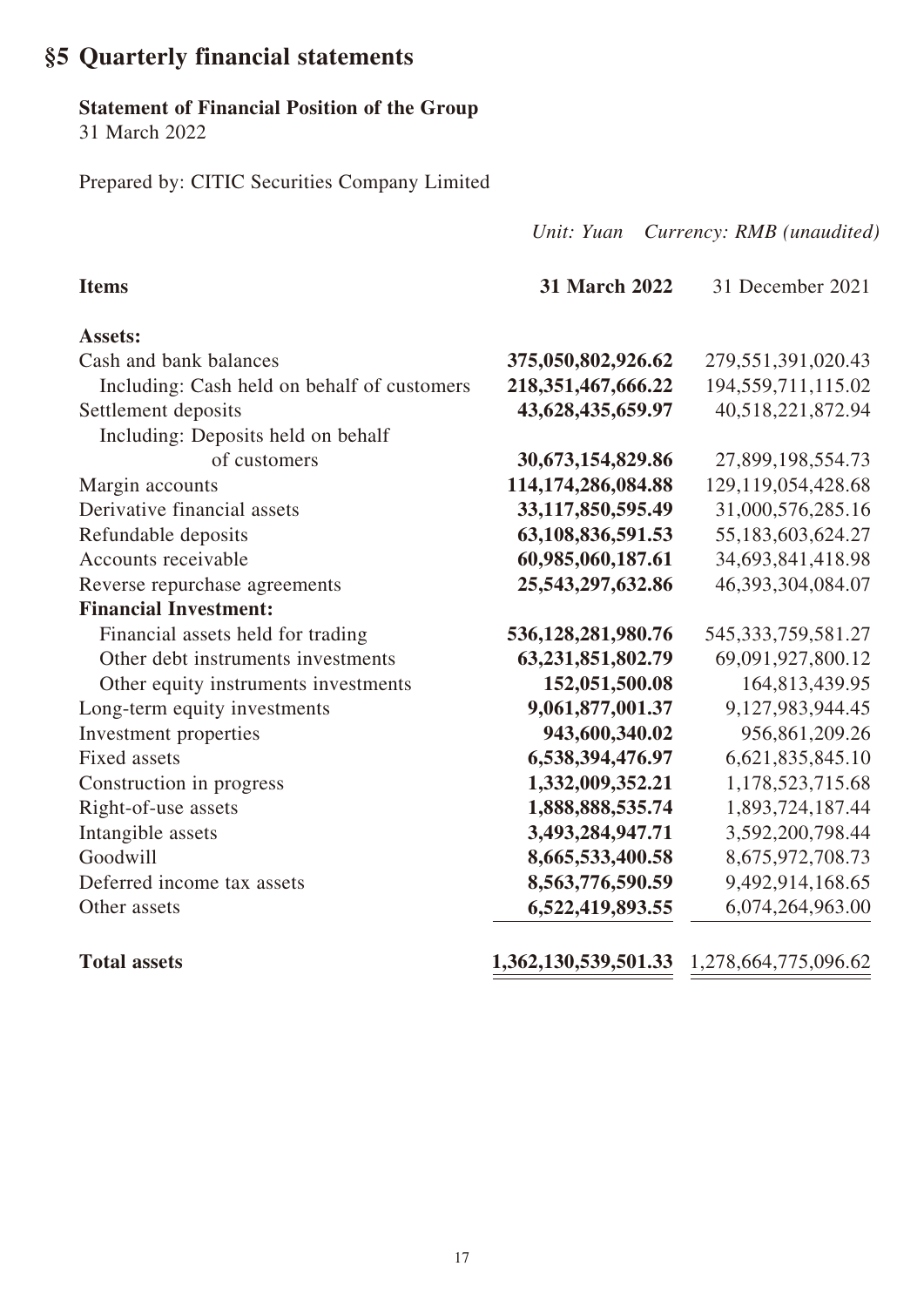|                                                          | 31 March 2022        | 31 December 2021       |
|----------------------------------------------------------|----------------------|------------------------|
| <b>Liabilities:</b>                                      |                      |                        |
| Short-term loans                                         | 5,498,219,422.66     | 7,261,986,937.35       |
| Short-term financing instrument payables                 | 12,290,345,767.85    | 14,630,461,113.32      |
| Due to banks and other financial institutions            | 40,290,987,180.57    | 50,683,601,222.25      |
| Financial liabilities held for trading                   | 72,503,495,598.88    | 75,643,595,527.14      |
| Derivative financial liabilities                         | 26,675,489,906.73    | 34,117,765,867.20      |
| Repurchase agreements                                    | 255,456,511,445.27   | 235,286,476,021.13     |
| Customer brokerage deposits                              | 290,225,446,033.02   | 251,164,465,946.21     |
| Funds payable to securities issuers                      | 2,207,852,374.04     | 711,227,237.17         |
| Salaries, bonuses and allowances payables                | 20,090,430,792.12    | 18,944,849,905.48      |
| Tax payable                                              | 4,616,274,015.33     | 5,066,550,758.81       |
| Accounts payable                                         | 195,898,548,961.40   | 175,904,691,716.03     |
| Contractual liabilities                                  | 338, 142, 964. 67    | 172,928,729.49         |
| <b>Accrued liabilities</b>                               | 888,720,838.56       | 954,228,059.23         |
| Long-term loans                                          | 430,192,059.23       | 457,865,655.70         |
| Debt instruments issued                                  | 172,865,613,455.41   | 181,402,982,140.03     |
| Lease liabilities                                        | 1,880,643,341.10     | 1,884,935,122.30       |
| Deferred income tax liabilities                          | 2,834,291,038.40     | 3,188,307,789.02       |
| Other liabilities                                        | 8,404,981,390.12     | 7,380,069,167.18       |
|                                                          |                      |                        |
| <b>Total liabilities</b>                                 | 1,113,396,186,585.36 | 1,064,856,988,915.04   |
| <b>Equity attributable to owners</b>                     |                      |                        |
| (or shareholders):                                       |                      |                        |
| Paid-up capital (or share capital)                       | 14,820,546,829.00    | 12,926,776,029.00      |
| Other equity instruments                                 | 13,761,704,056.64    | 10,767,729,386.84      |
| Including: perpetual bonds                               | 13,761,704,056.64    | 10,767,729,386.84      |
| Capital reserve                                          | 90,936,315,532.98    | 65, 625, 856, 638. 38  |
| Other comprehensive income                               | -912,814,818.68      | $-753,204,611.85$      |
| Surplus reserve                                          | 9,985,076,915.64     | 9,985,076,915.57       |
| General reserve                                          | 33,070,236,372.42    | 32,958,534,561.73      |
| Retained earnings                                        | 82,659,134,656.30    | 77,660,564,435.80      |
| Total equity attributable to owners                      |                      |                        |
| (or shareholders) of the parent                          | 244,320,199,544.30   | 209, 171, 333, 355. 47 |
| Non-controlling interests                                | 4,414,153,371.67     | 4,636,452,826.11       |
| Total equity attributable to owners<br>(or shareholders) | 248,734,352,915.97   | 213,807,786,181.58     |
| <b>Total liabilities and equity attributable</b>         |                      |                        |

*Head of the Company:* **ZHANG Youjun**

**SHI Benliang**

*Chief Financial Officer: Head of accounting department:* **SHI Benliang**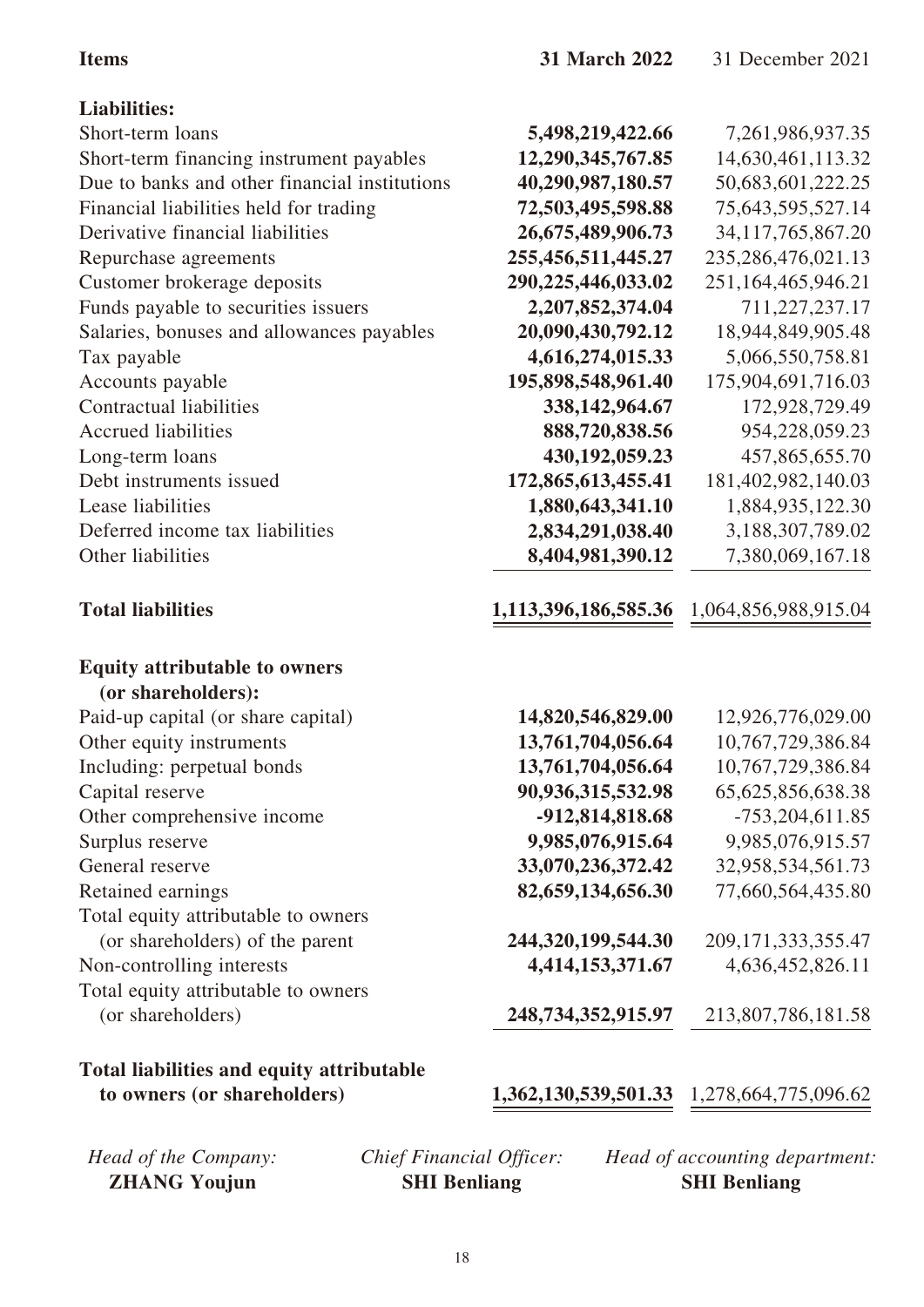# **Statement of Financial Position of the Company**

31 March 2022

Prepared by: CITIC Securities Company Limited

| <b>Items</b>                                | <b>31 March 2022</b>   | 31 December 2021       |
|---------------------------------------------|------------------------|------------------------|
| <b>Assets:</b>                              |                        |                        |
| Cash and bank balances                      | 223, 171, 417, 331. 03 | 159,831,017,410.85     |
| Including: Cash held on behalf of customers | 109,843,114,894.88     | 100,389,373,659.67     |
| Settlement deposits                         | 32,831,080,902.18      | 33,421,421,466.28      |
| Including: Deposits held on behalf          |                        |                        |
| of customers                                | 27,965,344,972.33      | 27, 121, 353, 297. 16  |
| Margin accounts                             | 96,778,633,899.15      | 108,736,025,541.26     |
| Derivative financial assets                 | 22,939,882,691.31      | 20,924,031,446.84      |
| Refundable deposits                         | 22,953,206,983.11      | 20,911,050,290.23      |
| Accounts receivable                         | 20,803,742,883.16      | 26,062,197,485.66      |
| Reverse repurchase agreements               | 24,695,791,509.40      | 45, 102, 258, 444.83   |
| <b>Financial investments:</b>               |                        |                        |
| Financial assets held for trading           | 395, 177, 517, 344. 05 | 373,882,658,138.86     |
| Other debt instruments investments          | 69,442,667,303.36      | 75,882,732,520.06      |
| Long-term equity investments                | 46,991,741,542.74      | 46,443,678,582.32      |
| Investment properties                       | 84,120,858.49          | 85,116,305.32          |
| <b>Fixed assets</b>                         | 344, 175, 484. 55      | 357,886,079.49         |
| Construction in progress                    | 624,296,196.17         | 539,695,155.35         |
| Right-of-use assets                         | 1,744,365,521.78       | 1,774,872,356.80       |
| Intangible assets                           | 2,011,487,960.67       | 2,043,289,532.13       |
| Goodwill                                    | 43,500,226.67          | 43,500,226.67          |
| Deferred income tax assets                  | 5,679,144,952.27       | 6,894,379,493.31       |
| Other assets                                | 34,900,152,175.90      | 17,929,362,680.53      |
| <b>Total assets</b>                         | 1,001,216,925,765.99   | 940, 865, 173, 156. 79 |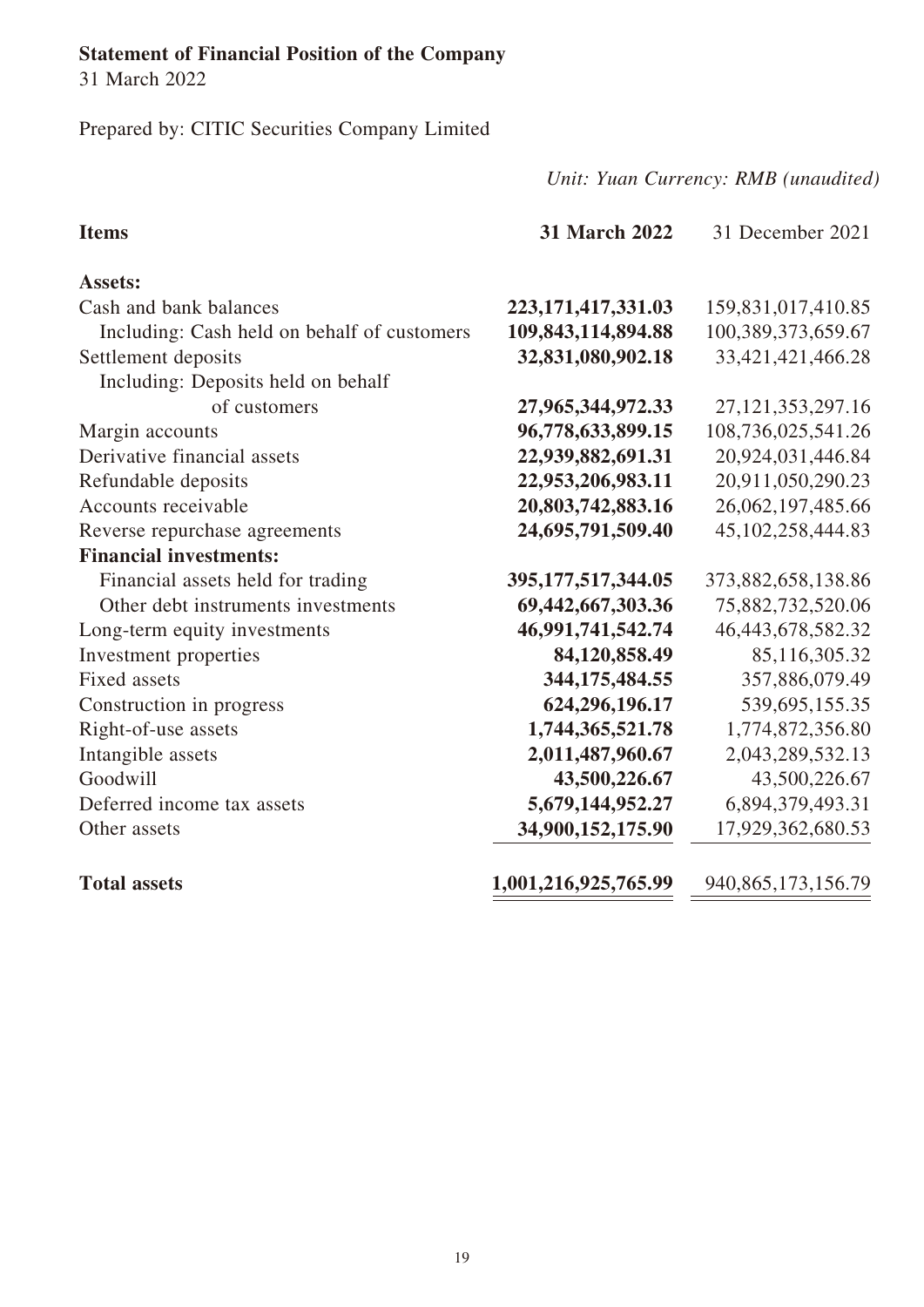| <b>Items</b>                                                                                          | 31 March 2022        | 31 December 2021                                      |
|-------------------------------------------------------------------------------------------------------|----------------------|-------------------------------------------------------|
| <b>Liabilities:</b>                                                                                   |                      |                                                       |
| Short-term financing instruments payable                                                              | 4,677,922,218.02     | 6,751,470,304.69                                      |
| Due to banks and other financial institutions                                                         | 40,290,987,180.57    | 50,683,601,222.25                                     |
| Financial liabilities held for trading                                                                | 36,128,810,043.99    | 33,894,804,795.97                                     |
| Derivative financial liabilities                                                                      | 22,697,991,774.44    | 26,438,555,559.68                                     |
| Repurchase agreements                                                                                 | 225,073,320,351.18   | 195,073,037,930.41                                    |
| Customer brokerage deposits                                                                           | 133,455,645,161.38   | 123, 198, 335, 660. 28                                |
| Funds payable to securities issuers                                                                   | 2,450,360,342.04     | 811,227,237.17                                        |
| Salaries, bonuses and allowances payables                                                             | 11,099,738,638.28    | 10,311,903,057.49                                     |
| Tax payable                                                                                           | 2,127,237,439.01     | 2,308,177,001.31                                      |
| Accounts payable                                                                                      | 146,954,215,689.97   | 139,699,725,201.06                                    |
| <b>Accrued liabilities</b>                                                                            | 828, 484, 119.83     | 894,044,262.30                                        |
| Debt instruments issued                                                                               | 159,911,759,532.10   | 168,413,290,509.28                                    |
| Lease liabilities                                                                                     | 1,706,123,528.89     | 1,738,606,595.75                                      |
| Deferred income tax liabilities                                                                       | 2,130,772,678.43     | 2,638,533,465.17                                      |
| Other liabilities                                                                                     | 3,039,065,045.57     | 4,166,530,957.14                                      |
| <b>Total liabilities</b>                                                                              | 792,572,433,743.70   | 767,021,843,759.95                                    |
| <b>Equity attributable to owners</b><br>(or shareholders):                                            |                      |                                                       |
| Paid-up capital (or share capital)                                                                    | 14,820,546,829.00    | 12,926,776,029.00                                     |
| Other equity instruments                                                                              | 13,761,704,056.64    | 10,767,729,386.84                                     |
| Including: Perpetual debts                                                                            | 13,761,704,056.64    | 10,767,729,386.84                                     |
| Capital reserve                                                                                       | 91,062,897,962.68    | 65,799,696,719.82                                     |
| Other comprehensive income                                                                            | 315,959,271.38       | 361,700,439.21                                        |
| Surplus reserve                                                                                       | 6,670,055,304.31     | 6,669,818,337.95                                      |
| General reserve                                                                                       | 29,016,784,378.76    | 29,001,635,397.71                                     |
| Retained earnings                                                                                     | 52,996,544,219.52    | 48,315,973,086.31                                     |
| Total equity attributable to owners                                                                   |                      |                                                       |
| (or shareholders)                                                                                     |                      | 208,644,492,022.29 173,843,329,396.84                 |
| Total liabilities and equity attributable                                                             |                      |                                                       |
| to owners (or shareholders)                                                                           | 1,001,216,925,765.99 | 940, 865, 173, 156. 79                                |
| <b>Chief Financial Officer:</b><br>Head of the Company:<br><b>ZHANG Youjun</b><br><b>SHI Benliang</b> |                      | Head of accounting department:<br><b>SHI Benliang</b> |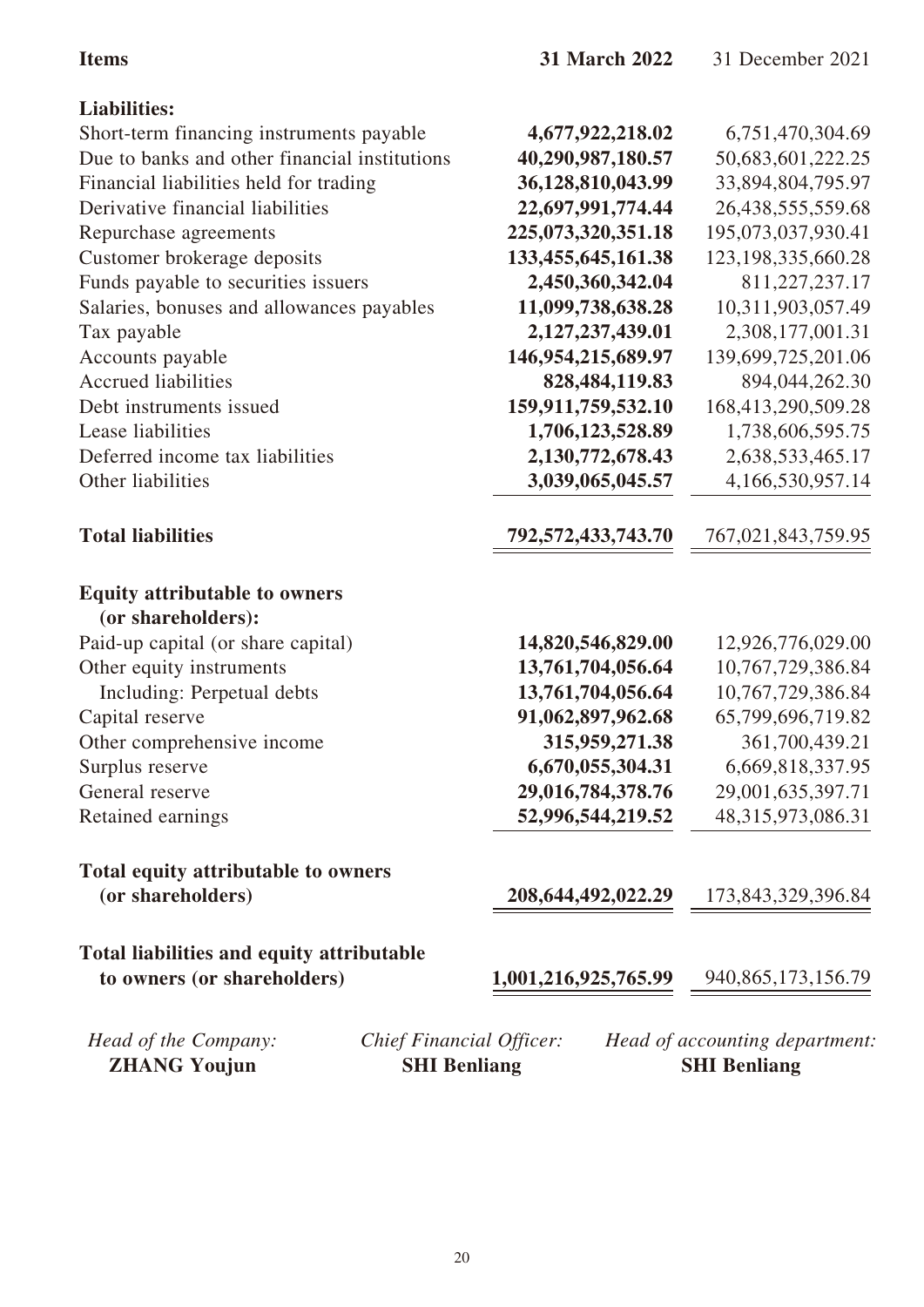## **Income Statement of the Group**

Three months ended 31 March 2022

## Prepared by: CITIC Securities Company Limited

|                                                         | Three months ended | Three months ended   |
|---------------------------------------------------------|--------------------|----------------------|
| <b>Items</b>                                            | 31 March 2022      | 31 March 2021        |
| 1. Total operating revenue                              | 15,216,257,790.55  | 16,396,868,531.02    |
| Net interest income                                     | 1,005,846,212.60   | 1,067,553,558.45     |
| Including: Interest income                              | 4,947,048,589.20   | 4,759,819,651.23     |
| Interest expenses                                       | 3,941,202,376.60   | 3,692,266,092.78     |
| Net fee and commission income                           | 8,212,986,800.16   | 8,075,071,695.38     |
| Including: Net fee income from brokerage                | 3,185,643,971.39   | 3,522,030,829.75     |
| Net fee income from investment banking                  | 1,827,527,557.81   | 1,593,105,135.21     |
| Net fee income from asset management                    | 2,776,240,363.30   | 2,788,220,167.10     |
| Investment income (loss denoted by "-")                 | 3,070,105,423.66   | 4,277,966,339.54     |
| Including: Investment income from associates and        |                    |                      |
| joint ventures                                          | 72,589,312.50      | 29,621,857.42        |
| Gains on derecognition of financial assets              |                    |                      |
| measured at amortized cost                              |                    |                      |
| (loss denoted by "-")                                   |                    |                      |
| Other income                                            | 85,267,419.26      | 105,612,848.35       |
| Gains and losses arising from changes in the fair value |                    |                      |
| (loss denoted by "-")                                   | 353,671,219.61     | -373,742,999.84      |
| Foreign exchange gains and losses (loss denoted by "-") | 8,114,871.29       | 321,053,970.36       |
| Other operating income                                  | 2,472,961,797.48   | 2,925,078,414.28     |
| Gains from disposal of assets (loss denoted by "-")     | 7,304,046.49       | $-1,725,295.50$      |
| 2. Total operating expense                              | 8,125,026,739.01   | 9,560,391,104.07     |
| Tax and surcharges                                      | 93,856,177.40      | 105,663,556.07       |
| Business and administrative expenses                    | 6,111,131,302.23   | 6,286,082,805.28     |
| Expected credit losses                                  | -408,981,001.53    | 343, 463, 371. 39    |
| Impairment losses on other assets                       | -15,673,499.27     | 49,294,066.16        |
| Other operating expenses and costs                      | 2,344,693,760.18   | 2,775,887,305.17     |
| 3. Operating profit (loss denoted by "-")               | 7,091,231,051.54   | 6,836,477,426.95     |
| Add: Non-operating income                               | 6,246,868.00       | 11,889,232.60        |
| Less: Non-operating expenses                            | 16,942,421.53      | 5,979,690.19         |
| 4. Profit before income tax (gross loss denoted by "-") | 7,080,535,498.01   | 6,842,386,969.36     |
| Less: Income tax expense                                | 1,661,560,105.52   | 1,499,126,973.16     |
| 5. Net Profit (net loss denoted by "-")                 | 5,418,975,392.49   | 5,343,259,996.20     |
| Classified by continuity of operations<br>(I)           |                    |                      |
| 1. Net profit from continuing operations                |                    |                      |
| (net loss denoted by"-")                                | 5,418,975,392.49   | 5,343,259,996.20     |
| 2. Net profit from discontinued                         |                    |                      |
| operations (net loss denoted by"-")                     |                    |                      |
| (II) Classified by ownership                            |                    |                      |
| 1. Net profit attributable to owners of the parent      |                    |                      |
| (net loss denoted by"-")                                | 5,229,072,056.83   | 5, 164, 799, 333. 48 |
| 2. Non-controlling interests (net loss denoted by"-")   | 189,903,335.66     | 178,460,662.72       |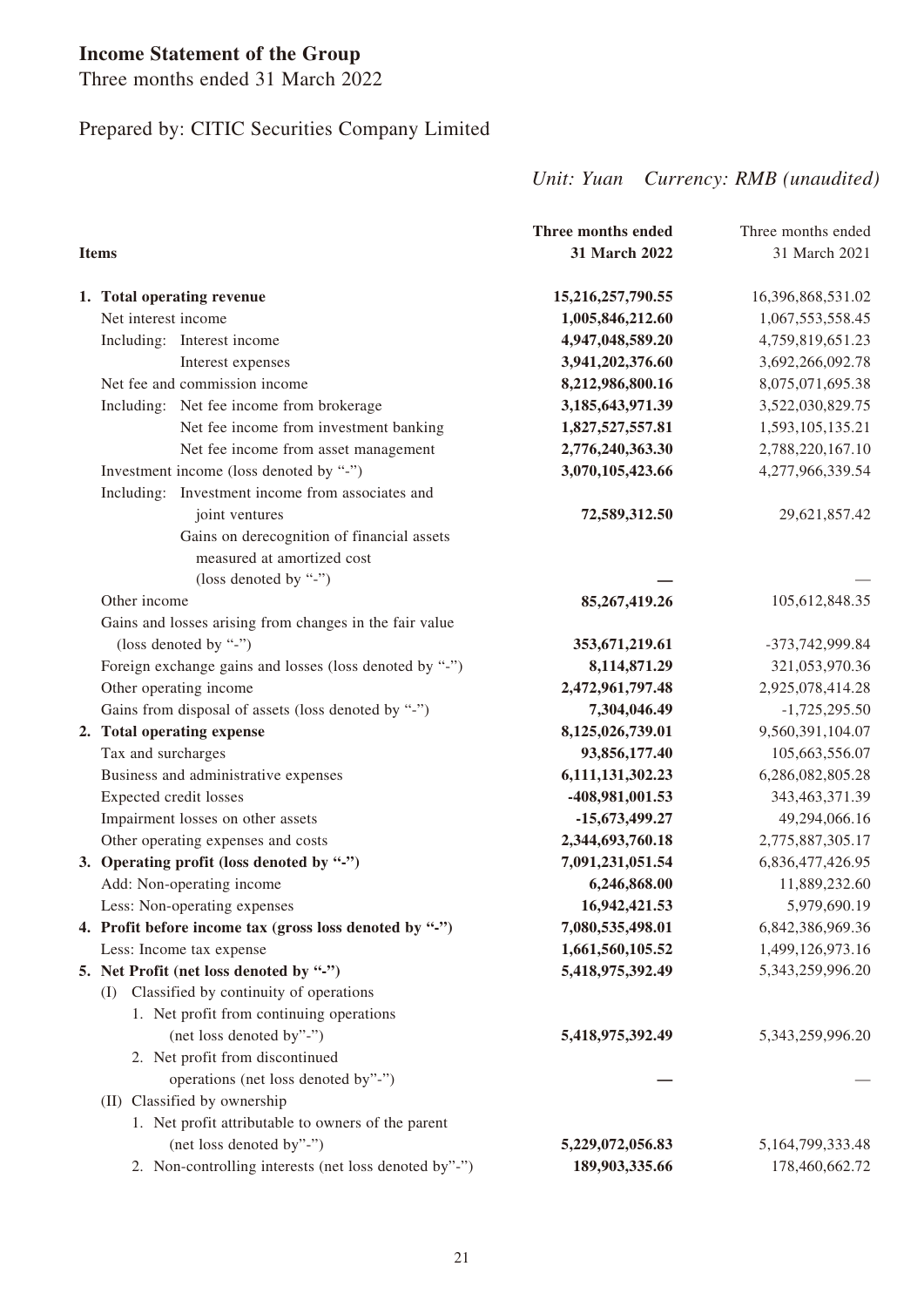|                                                           | Three months ended | Three months ended  |
|-----------------------------------------------------------|--------------------|---------------------|
| <b>Items</b>                                              | 31 March 2022      | 31 March 2021       |
| 6. Other comprehensive income, net of tax                 | -164,692,533.73    | -925,399,171.74     |
| Other comprehensive income attributable to owners         |                    |                     |
| of the parent, net of tax                                 | $-159,610,206.81$  | -924, 237, 364. 20  |
| Other comprehensive income that could not be<br>(I)       |                    |                     |
| reclassified to profit or loss                            | 3,658,108.99       | $-601,051,265.90$   |
| 1. Other comprehensive income that may not be             |                    |                     |
| reclassified to profit or loss under equity method        |                    |                     |
| 2. Changes in fair value of other equity instruments      |                    |                     |
| investments                                               | 1,195,949.41       | $-605, 100, 402.93$ |
| 3. Others                                                 | 2,462,159.58       | 4,049,137.03        |
| (II) Other comprehensive income that will be subsequently |                    |                     |
| reclassified to profit or loss                            | -163,268,315.80    | -323,186,098.30     |
| 1. Other comprehensive income that may be                 |                    |                     |
| reclassified to profit or loss under equity method        | $-5,726,556.02$    | $-2,862,369.76$     |
| 2. Changes in fair value of other debt instruments        |                    |                     |
| investments                                               | -55,123,550.39     | -266,538,376.90     |
| 3. Provision for credit loss of other debt instruments    |                    |                     |
| investments                                               | 1,468,398.00       | -98,105,802.06      |
| 4. Foreign currency translation reserve                   | -103,886,607.39    | 33,547,863.31       |
| 5. Others                                                 |                    | 10,772,587.11       |
| Other comprehensive income attributable to                |                    |                     |
| non-controlling interests, net of tax                     | -5,082,326.92      | $-1,161,807.54$     |
| 7. Total comprehensive income                             | 5,254,282,858.76   | 4,417,860,824.46    |
| Attributable to owners of the parent                      | 5,069,461,850.02   | 4,240,561,969.28    |
| Attributable to non-controlling interests                 | 184,821,008.74     | 177,298,855.18      |
| 8. Earnings per share:                                    |                    |                     |
| Basic earnings per share (RMB/share)<br>(I)               | 0.36               | 0.40                |
| (II) Diluted earnings per share (RMB/share)               | 0.36               | 0.40                |
|                                                           |                    |                     |

| <b>ZHANG Youjun</b>  | <b>SHI Benliang</b>      | <b>SHI Benliang</b>            |
|----------------------|--------------------------|--------------------------------|
| Head of the Company: | Chief Financial Officer: | Head of accounting department: |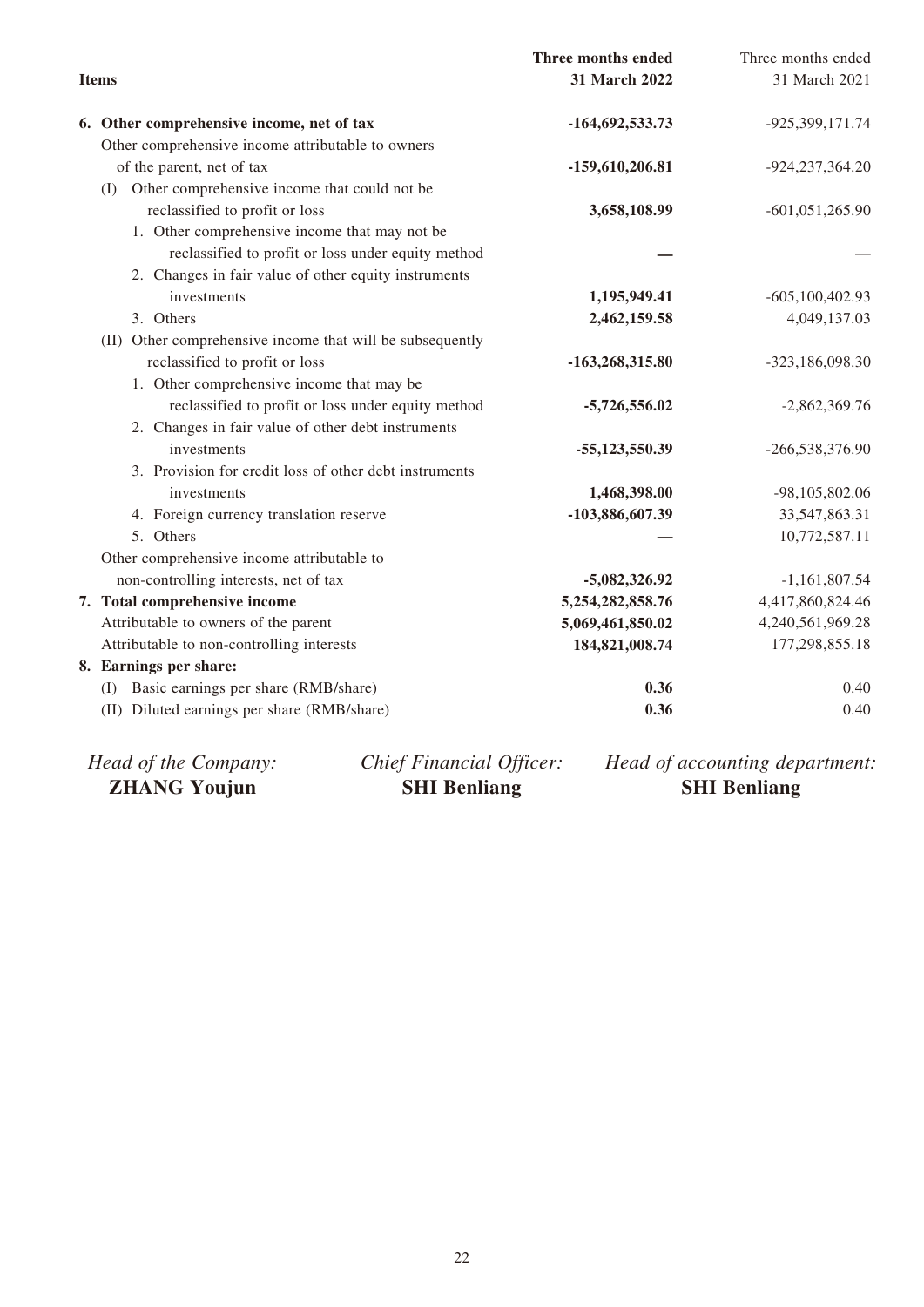## **Income Statement of the Company**

Three months ended 31 March 2022

## Prepared by: CITIC Securities Company Limited

|                                                         | Three months ended | Three months ended  |
|---------------------------------------------------------|--------------------|---------------------|
| <b>Items</b>                                            | 31 March 2022      | 31 March 2021       |
| 1. Total operating revenue                              | 9,063,155,005.82   | 7,868,105,004.75    |
| Net interest income                                     | 657,628,964.19     | 639,541,720.34      |
| Including: Interest income                              | 3,988,295,774.68   | 3,952,082,971.59    |
| Interest expenses                                       | 3,330,666,810.49   | 3,312,541,251.25    |
| Net fee and commission income                           | 4,936,489,734.13   | 4,567,848,584.59    |
| Including: Net fee income from brokerage                | 2,065,960,718.25   | 2,305,841,402.30    |
| Net fee income from investment banking                  | 1,624,204,307.51   | 1,165,423,592.21    |
| Net fee income from asset management                    | 862,122,208.26     | 997,076,984.07      |
| Investment income (loss denoted by "-")                 | 103,277,981.52     | 4,983,960,489.71    |
| Including: Investment income from associates and        |                    |                     |
| joint ventures                                          | 90,999,513.23      | 88,231,456.18       |
| Gains on derecognition of financial assets              |                    |                     |
| measured at amortized cost                              |                    |                     |
| (loss denoted by "-")                                   |                    |                     |
| Other income                                            | 60,812,192.06      | 55,625,964.95       |
| Gains and losses arising from changes in the fair value |                    |                     |
| (loss denoted by "-")                                   | 3,265,198,881.79   | $-2,659,221,080.62$ |
| Foreign exchange gains and losses (loss denoted by "-") | 21,509,600.21      | 249,884,508.02      |
| Other operating income                                  | 17,982,652.89      | 30,048,164.40       |
| Gains from disposal of assets (loss denoted by "-")     | 254,999.03         | 416,653.36          |
| 2. Total operating expenses                             | 2,970,610,330.20   | 3,311,978,848.50    |
| Tax and surcharges                                      | 60,288,448.91      | 61,744,850.16       |
| Business and administrative expenses                    | 3,228,147,589.46   | 2,924,280,928.05    |
| Expected credit losses                                  | -318,821,155.00    | 324,957,623.46      |
| Other operating expenses and costs                      | 995,446.83         | 995,446.83          |
| 3. Operating profit (loss denoted by "-")               | 6,092,544,675.62   | 4,556,126,156.25    |
| Add: Non-operating income                               | 1,269,774.36       | 5,428,590.69        |
| Less: Non-operating expenses                            | 19,133,927.07      | 1,875,238.73        |
| 4. Profit before income tax (gross loss denoted by "-") | 6,074,680,522.91   | 4,559,679,508.21    |
| Less: Income tax expense                                | 1,262,361,561.30   | 910,960,839.95      |
| 5. Net profit (net loss denoted by "-")                 | 4,812,318,961.61   | 3,648,718,668.26    |
| (I) Net profit from continuing operations               |                    |                     |
| (net loss denoted by "-")                               | 4,812,318,961.61   | 3,648,718,668.26    |
| (II) Net profit from discontinued operations            |                    |                     |
| (net loss denoted by "-")                               |                    |                     |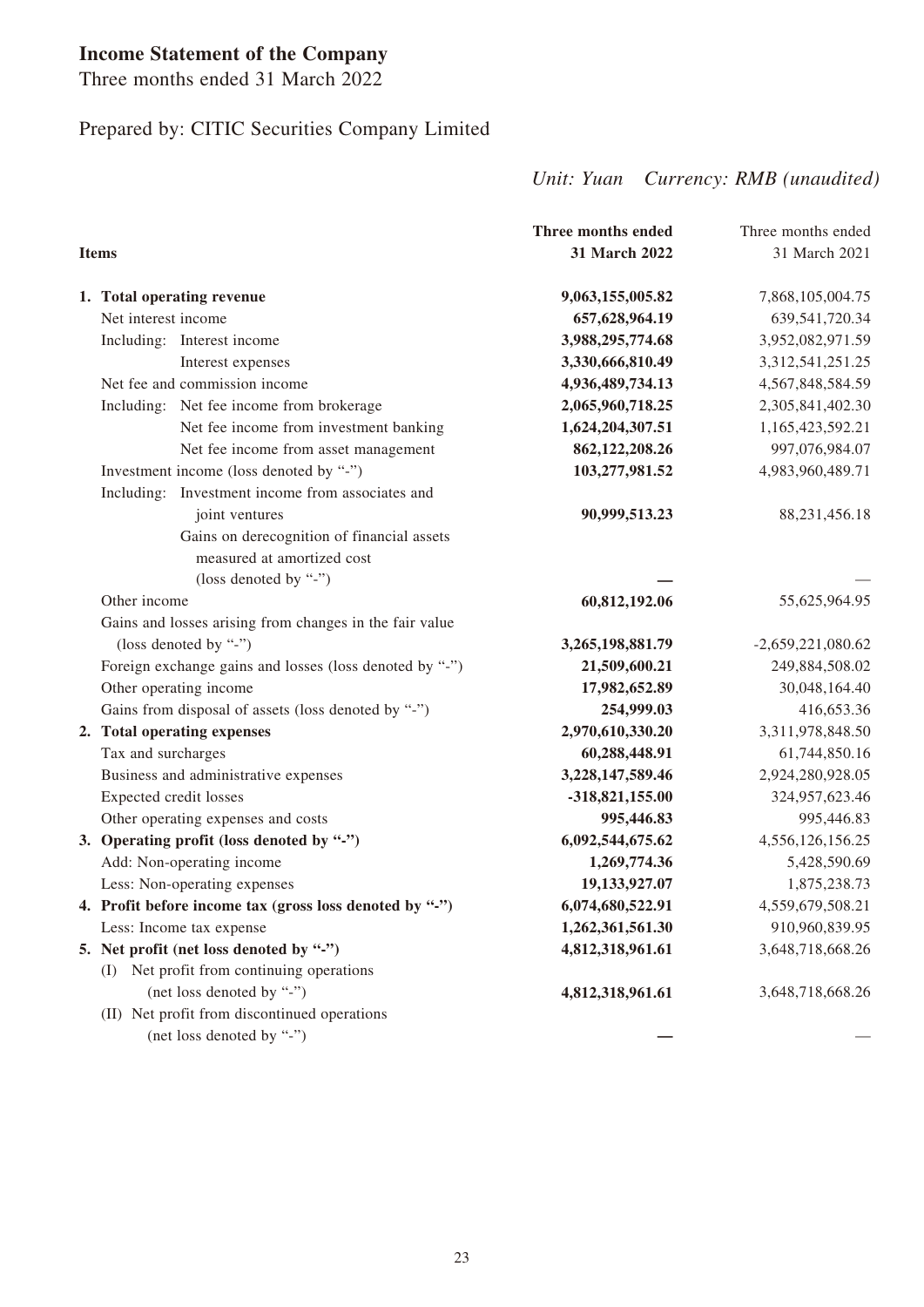|    |                                                              | Three months ended | Three months ended |
|----|--------------------------------------------------------------|--------------------|--------------------|
|    | <b>Items</b>                                                 | 31 March 2022      | 31 March 2021      |
| 6. | Other comprehensive income, net of tax                       | $-45,741,167.83$   | $-883,996,198.71$  |
|    | Other comprehensive income that could not be<br>(1)          |                    |                    |
|    | reclassified to profit or loss                               |                    | $-574,022,426.35$  |
|    | 1. Other comprehensive income that could not be              |                    |                    |
|    | reclassified to profit or loss under equity method           |                    |                    |
|    | 2. Changes in fair value of other equity instruments         |                    |                    |
|    | investments                                                  |                    | $-574,022,426.35$  |
|    | Other comprehensive income that will be subsequently<br>(II) |                    |                    |
|    | reclassified to profit or loss                               | -45,741,167.83     | -309,973,772.36    |
|    | 1. Other comprehensive income that may be                    |                    |                    |
|    | reclassified to profit or loss under equity method           | $-5,726,556.02$    | $-2,862,369.76$    |
|    | 2. Changes in fair value of other debt instruments           |                    |                    |
|    | investments                                                  | -41,502,923.17     | $-209,005,600.54$  |
|    | 3. Provision for credit loss of other debt instruments       |                    |                    |
|    | investments                                                  | 1,488,311.36       | $-98,105,802.06$   |
|    | 7. Total comprehensive income                                | 4,766,577,793.78   | 2,764,722,469.55   |
|    |                                                              |                    |                    |

*Head of the Company:* **ZHANG Youjun**

*Chief Financial Officer:* **SHI Benliang**

*Head of accounting department:* **SHI Benliang**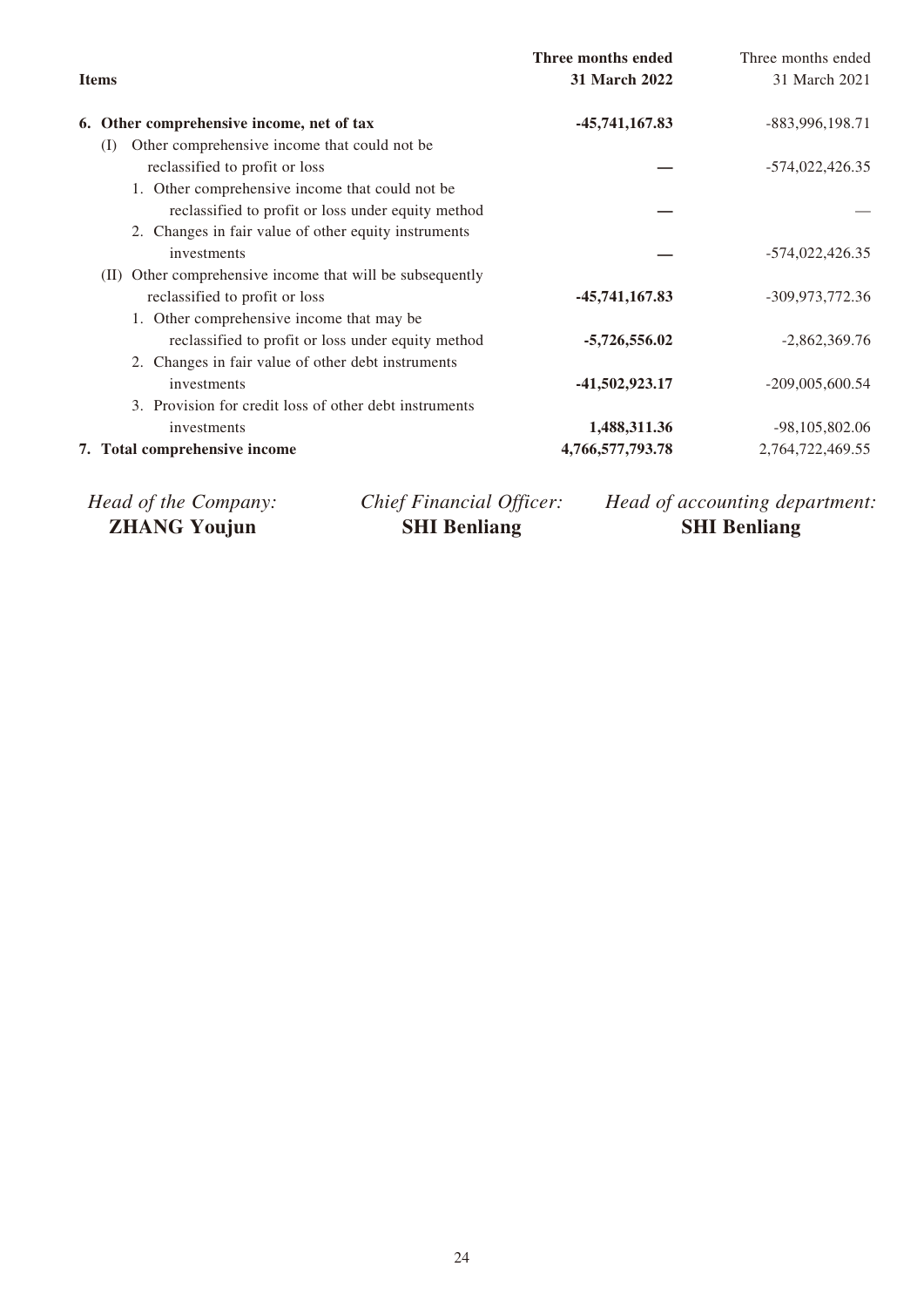## **Statement of Cash Flows of the Group**

Three months ended 31 March 2022

Prepared by: CITIC Securities Company Limited

| <b>Items</b>                                                                           | Three months ended<br>31 March 2022 | Three months ended<br>31 March 2021 |
|----------------------------------------------------------------------------------------|-------------------------------------|-------------------------------------|
| 1. Cash flows from operating activities:                                               |                                     |                                     |
| Interest, fees and commissions received<br>Net increase/(decrease) in due to banks and | 16,832,436,271.29                   | 13,795,971,824.28                   |
| other financial institutions                                                           | $-10,391,000,000.00$                | -2,949,090,389.25                   |
| Net increase/(decrease) in repurchase                                                  |                                     |                                     |
| agreements                                                                             | 41,245,861,963.24                   | 27,178,798,869.05                   |
| Net increase/(decrease) in customer                                                    |                                     |                                     |
| brokerage deposits                                                                     | 39,021,314,456.78                   | 34,528,447,103.16                   |
| Cash received from other operating activities                                          | 25,667,864,374.87                   | 37,250,554,829.25                   |
| Total cash inflow from operating activities                                            | 112,376,477,066.18                  | 109,804,682,236.49                  |
| Net increase/(decrease) from financial assets                                          |                                     |                                     |
| held for trading                                                                       | -339,663,760.25                     | 58,492,556,532.07                   |
| Net increase in margin accounts                                                        | -15,096,971,887.07                  | 888,807,807.06                      |
| Interest, fee and commission paid                                                      | 4,448,350,858.44                    | 3,952,835,888.41                    |
| Cash paid for employees                                                                | 3,951,419,388.06                    | 4,495,602,088.03                    |
| Tax expenses paid                                                                      | 1,987,688,713.66                    | 2,097,847,230.76                    |
| Cash paid for other operating activities                                               | 40,003,463,494.53                   | 57,592,801,620.83                   |
| Total cash outflow from operating                                                      |                                     |                                     |
| activities                                                                             | 34,954,286,807.37                   | 127,520,451,167.16                  |
| Net cash inflow/(outflow) from                                                         |                                     |                                     |
| operating activities                                                                   | 77,422,190,258.81                   | $-17,715,768,930.67$                |
| 2. Cash flows from investing activities:                                               |                                     |                                     |
| Cash received from investment                                                          | 7,050,944,871.41                    | 48,163,600.91                       |
| Dividend income received                                                               |                                     | 1,615,493,061.47                    |
| Cash received from other investing activities                                          | 30,719,204.98                       | 37, 339, 574. 96                    |
| Total cash inflow from investing activities                                            | 7,081,664,076.39                    | 1,700,996,237.34                    |
| Cash paid for investments                                                              | 509,906,196.77                      | $-4,405,545,648.17$                 |
| Purchases of property and equipment,                                                   |                                     |                                     |
| intangible assets and other long-term assets                                           | 244,889,060.82                      | 58,470,973.35                       |
| Total cash outflow from investing                                                      |                                     |                                     |
| activities                                                                             | 754,795,257.59                      | $-4,347,074,674.82$                 |
| Net cash inflow/(outflow) from                                                         |                                     |                                     |
| investing activities                                                                   | 6,326,868,818.80                    | 6,048,070,912.16                    |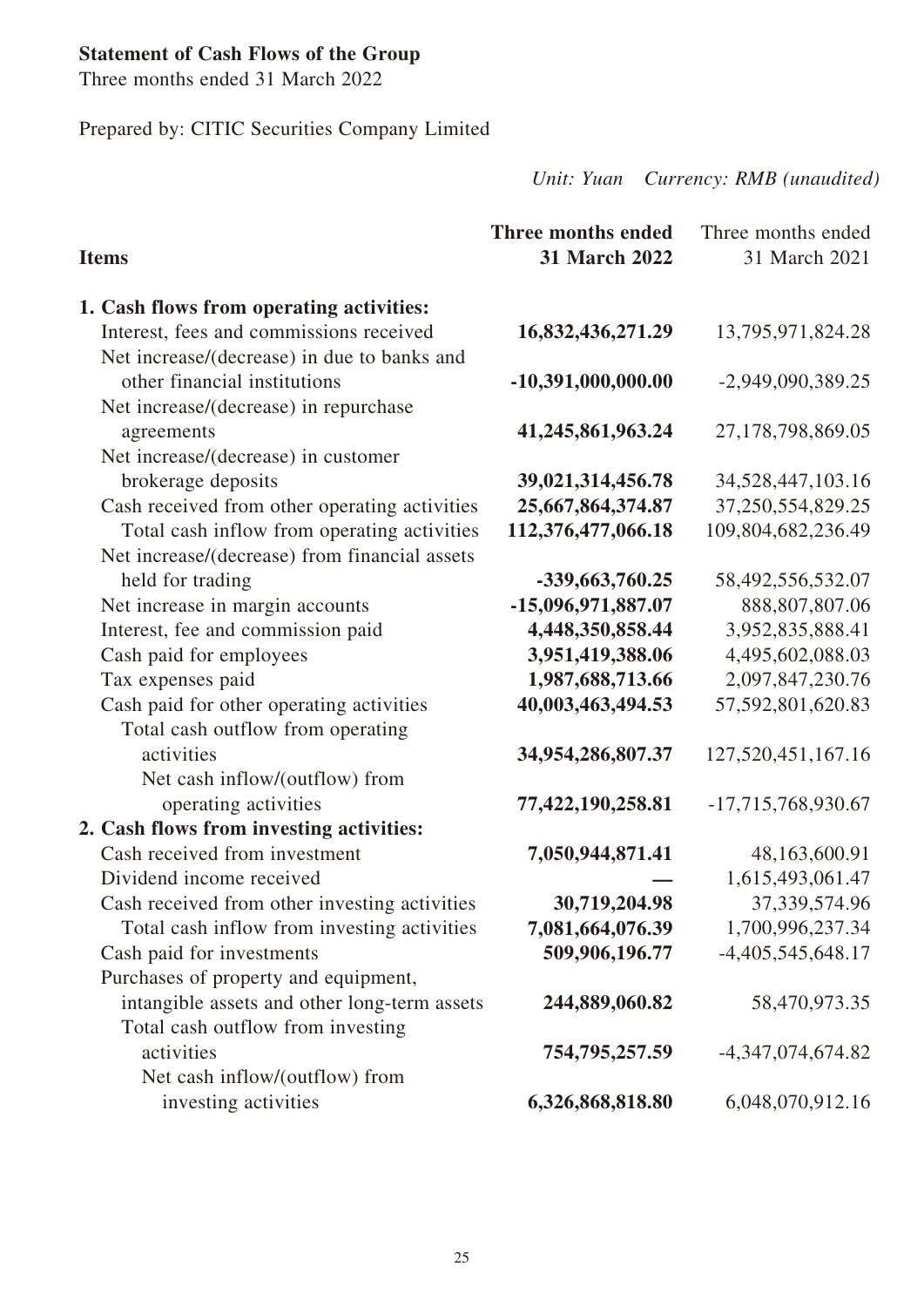| <b>Items</b>                                     | <b>Three months ended</b><br><b>31 March 2022</b> | Three months ended<br>31 March 2021 |
|--------------------------------------------------|---------------------------------------------------|-------------------------------------|
| 3. Cash flows from financing activities:         |                                                   |                                     |
| Cash inflows from financing activities           | 30,156,972,042.86                                 |                                     |
| Including: cash inflows from issuing             |                                                   |                                     |
| perpetual bonds                                  | 3,000,000,000                                     |                                     |
| Capital injection into subsidiaries              |                                                   |                                     |
| by non-controlling shareholders                  |                                                   |                                     |
| Cash inflows from loans                          | 1,269,545,959.10                                  | 3,024,570,038.84                    |
| Cash inflows from bonds issuance                 | 15,442,965,501.41                                 | 26,738,963,080.21                   |
| Cash received from other financing activities    | 62,262,150.88                                     |                                     |
| Total cash inflow from financing activities      | 46,931,745,654.25                                 | 29,763,533,119.05                   |
| Cash paid for debt redemption                    | 29,936,622,988.15                                 | 16,606,678,520.16                   |
| Dividend and interest paid                       | 1,508,531,330.14                                  | 876, 154, 370. 18                   |
| Including: dividend and interest paid to         |                                                   |                                     |
| non-controlling shareholders                     |                                                   |                                     |
| Cash paid for distributions held in              |                                                   |                                     |
| other equity instruments                         |                                                   |                                     |
| Cash paid for other financing activities         | 179,378,119.62                                    | 788, 843, 140. 67                   |
| Total cash outflow from financing                |                                                   |                                     |
| activities                                       | 31,624,532,437.91                                 | 18,271,676,031.01                   |
| Net cash inflow/(outflow) from                   |                                                   |                                     |
| financing activities                             | 15,307,213,216.34                                 | 11,491,857,088.04                   |
| 4. Effect of exchange rate changes on cash       |                                                   |                                     |
| and cash equivalents                             | -450,374,394.61                                   | 137,106,950.49                      |
| 5. Net increase/(decrease) in cash and cash      |                                                   |                                     |
| equivalents                                      | 98,605,897,899.34                                 | -38,733,979.98                      |
| Add: Cash and cash equivalents at the            |                                                   |                                     |
| beginning of the period                          | 312,523,535,737.56                                | 282,856,754,711.52                  |
| 6. Cash and cash equivalents at the end          |                                                   |                                     |
| of the period                                    | 411,129,433,636.90                                | 282,818,020,731.54                  |
| Head of the Company:<br>Chief Financial Officer: |                                                   | Head of accounting department:      |
| <b>ZHANG Youjun</b><br><b>SHI Benliang</b>       |                                                   | <b>SHI Benliang</b>                 |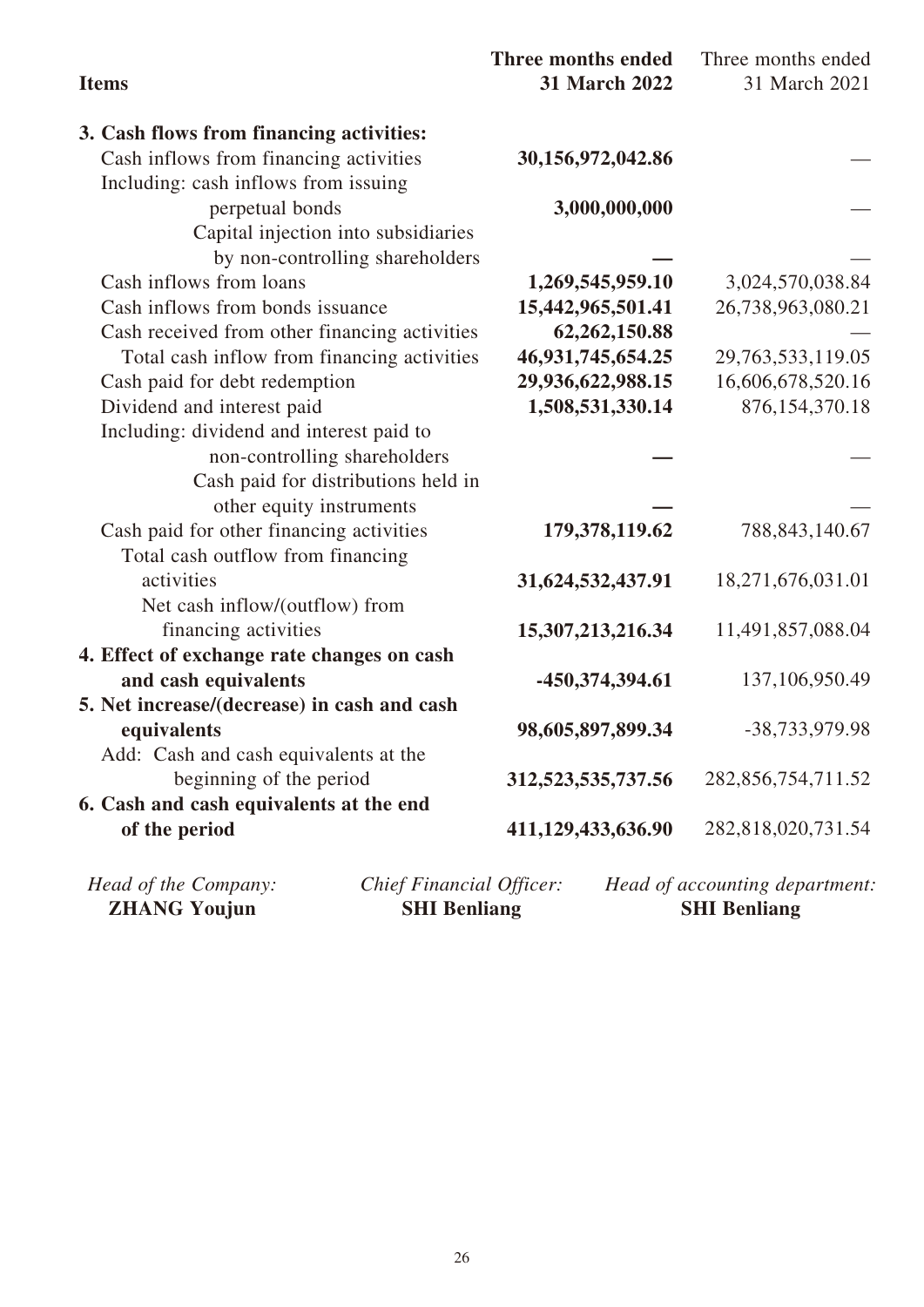## **Statement of Cash Flows of the Company**

Three months ended 31 March 2022

Prepared by: CITIC Securities Company Limited

| <b>Items</b>                                      | <b>Three months ended</b><br>31 March 2022 | Three months ended<br>31 March 2021 |
|---------------------------------------------------|--------------------------------------------|-------------------------------------|
| 1. Cash flows from operating activities:          |                                            |                                     |
| Interest, fee and commission received             | 9,851,710,404.51                           | 8,590,983,330.21                    |
| Net increase/(decrease) in due to banks and       |                                            |                                     |
| other financial institutions                      | $-10,391,000,000.00$                       | -2,949,090,389.25                   |
| Net increase/(decrease) in repurchase             |                                            |                                     |
| agreements<br>Net increase/(decrease) in customer | 50,554,041,754.08                          | 29,320,669,784.04                   |
| brokerage deposits                                | 10,257,309,501.10                          | 1,474,484,745.66                    |
| Cash received from other operating activities     | 7,687,183,711.41                           | 24, 382, 738, 715. 23               |
| Total cash inflow from operating activities       | 67,959,245,371.10                          | 60,819,786,185.89                   |
| Net increase/(decrease) from financial assets     |                                            |                                     |
| held for trading                                  | 22,717,277,550.22                          | 59,422,051,917.44                   |
| Net increase in margin accounts                   | -12,053,346,438.82                         | 495,964,962.30                      |
| Interest, fee and commission paid                 | 2,620,521,153.67                           | 2,415,997,367.40                    |
| Cash payments for employees                       | 2,387,941,545.93                           | 2,615,409,777.13                    |
| Tax expenses paid                                 | 792,703,834.38                             | 1,400,554,653.16                    |
| Cash paid for other operating activities          | 12,820,843,416.61                          | 16, 197, 607, 652. 07               |
| Total cash outflow from operating                 |                                            |                                     |
| activities                                        | 29,285,941,061.99                          | 82,547,586,329.50                   |
| Net cash inflow/(outflow) from                    |                                            |                                     |
| operating activities                              | 38,673,304,309.11                          | $-21,727,800,143.61$                |
| 2. Cash flows from investing activities:          |                                            |                                     |
| Cash received from investment                     | 6,896,468,143.97                           | 80,000,000.00                       |
| Dividend income received                          |                                            | 1,615,493,061.47                    |
| Cash received from other investing activities     | 404,547.19                                 | 855,413.39                          |
| Total cash inflow from investing activities       | 6,896,872,691.16                           | 1,696,348,474.86                    |
| Cash paid for investments                         | 500,000,000.00                             | $-4,367,281,459.70$                 |
| Purchases of property and equipment,              |                                            |                                     |
| intangible assets and other long-term assets      | 113,691,627.76                             | 31,721,576.87                       |
| Total cash outflow from investing                 |                                            |                                     |
| activities                                        | 613,691,627.76                             | -4,335,559,882.83                   |
| Net cash inflow/(outflow) from                    |                                            |                                     |
| investing activities                              | 6,283,181,063.40                           | 6,031,908,357.69                    |